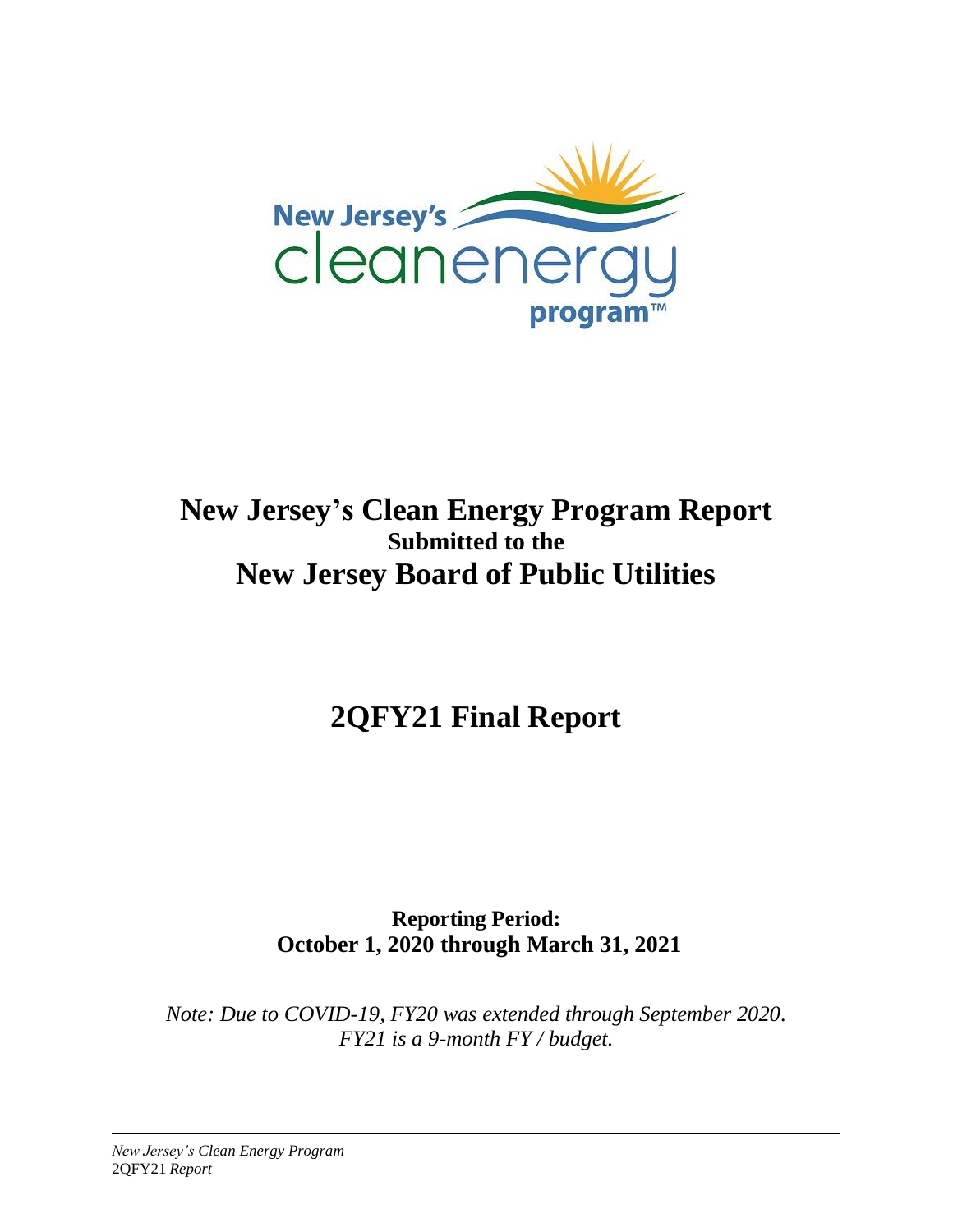# **Table of Contents**

| II.  |                                                                                                                                                                                                                                | 9 |
|------|--------------------------------------------------------------------------------------------------------------------------------------------------------------------------------------------------------------------------------|---|
| III. | 2QFY21 Reporting Data Worksheets                                                                                                                                                                                               |   |
|      |                                                                                                                                                                                                                                |   |
|      | <b>Detailed Expenses</b>                                                                                                                                                                                                       |   |
|      |                                                                                                                                                                                                                                |   |
|      | <b>Electric Energy Savings</b>                                                                                                                                                                                                 |   |
|      |                                                                                                                                                                                                                                |   |
|      |                                                                                                                                                                                                                                |   |
|      | Emissions Reductions 2000 and 2000 and 2000 and 2000 and 2000 and 2000 and 2000 and 2000 and 2000 and 2000 and 2000 and 2000 and 2000 and 2000 and 2000 and 2000 and 2000 and 2000 and 2000 and 2000 and 2000 and 2000 and 200 |   |
|      |                                                                                                                                                                                                                                |   |
| IV.  |                                                                                                                                                                                                                                |   |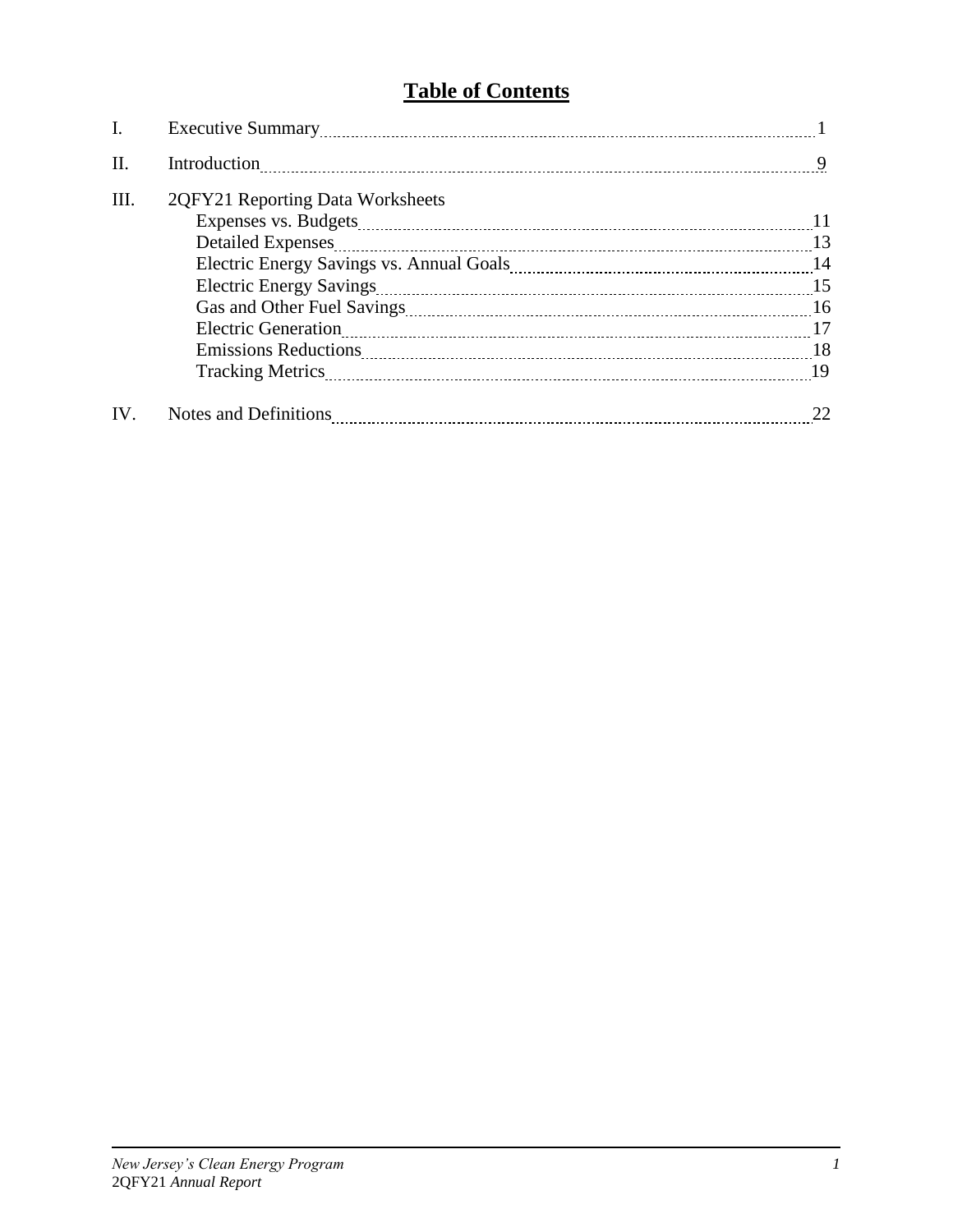# **I. Executive Summary**

This document reports the results of New Jersey's Clean Energy Program ("NJCEP"), administered by the New Jersey Board of Public Utilities' (the "Board" or "NJBPU") Division of Clean Energy ("DCE"). Included are financial, tracking metric, energy saving/generation, and emission reduction data for the statewide energy efficiency and renewable energy programs. This report captures the progress of the clean energy programs in place during the period from October 1, 2020 through March 31, 2021, also referred to as 2QFY21.

In its role as NJCEP Program Administrator, TRC Energy Services ("TRC"), a division of TRC Environmental Corp., and members of its team, including CLEAResult, manage the majority of the NJCEP programs and report on the activities of the DCE, NJ Economic Development Authority, and six of New Jersey's investor-owned electric and natural gas utilities as related to their involvement in the operation of the Comfort Partners low-income program.

Section III of this report includes detailed worksheets showing:

- 1. Expenditures compared to budgets for each program
- 2. Expenditures broken down by the following specific expense categories:
	- a. Administration and Program Development
	- b. Sales, Call Centers, Marketing, and Website
	- c. Training
	- d. Rebates, Grants, and Other Direct Incentives
	- e. Rebate Processing, Inspections, and Other Quality Control
	- f. Evaluation and Related Research
- 3. Metric tracking results from implementation of any given program
- 4. Annual electric and gas energy savings compared to annual goals
- 5. Annual and lifetime:
	- a. electric and natural gas energy savings and demand reductions
	- b. CHP and fuel cell electric capacity and generation
	- c. renewable energy capacity and generation
- 6. Annual and lifetime emissions reductions for Carbon Dioxide (CO<sub>2</sub>), Nitric Oxide (NO<sub>x</sub>), Sulfur Dioxide (SO2), and Mercury (Hg)

The tables presented below summarize the program results reported in more detail in Section III. Table 1 (below) includes program budgets, actual spending, and commitments for the energy efficiency programs, renewable energy programs, distributed energy resources ("DER") programs, EDA programs, and the DCE program administration costs. Committed expenditures in Tables 1-5 represent firm commitments that existed as of March 31, 2021 for incentives that will be paid upon project completion, which for certain programs, such as Pay-for-Performance and Residential New Construction, could be up to two years after the commitment is made. Committed expenses are paid out of the budget in the year the project is completed.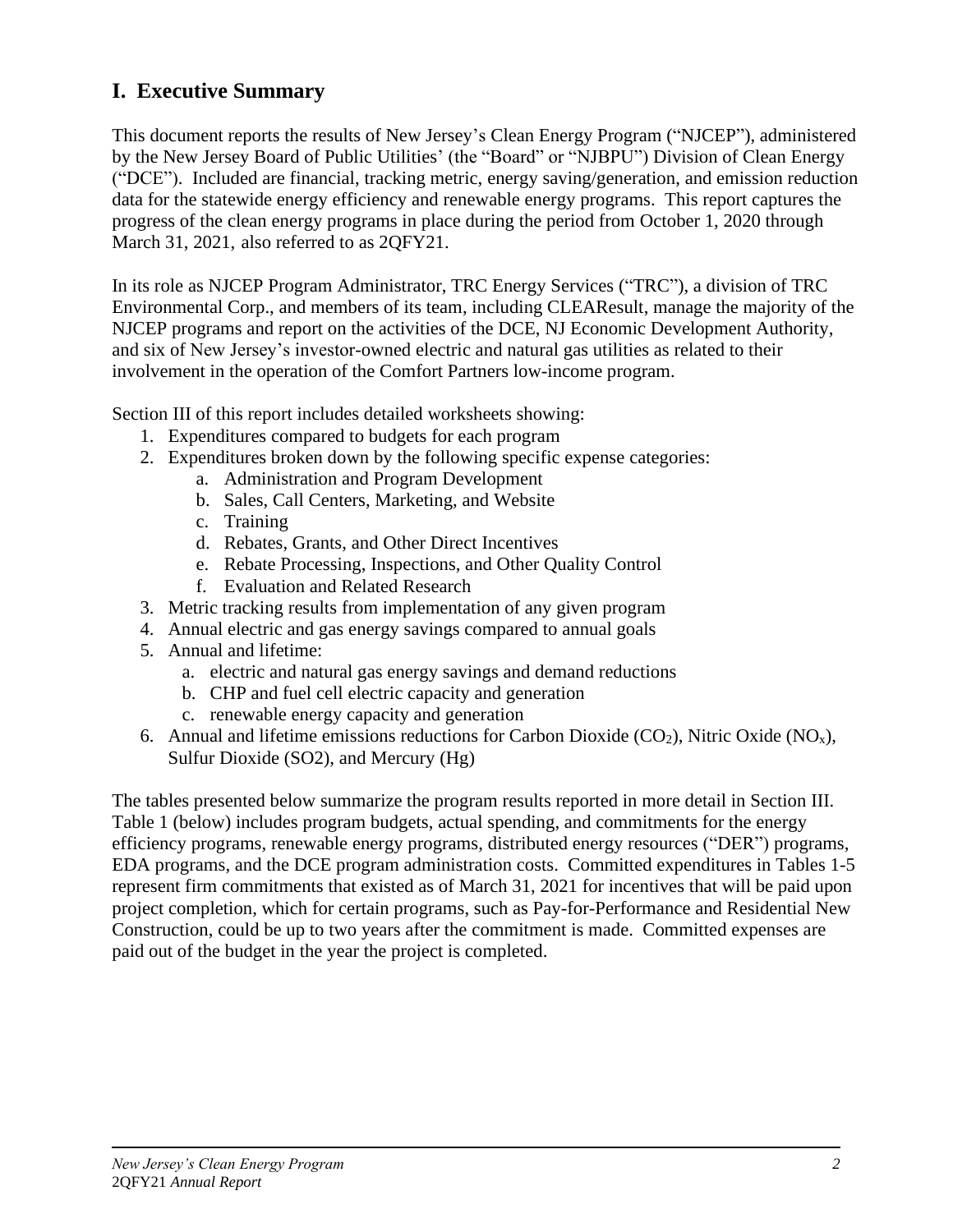| <b>Summary of Budget and Expenditures</b><br>Statewide: 2FY21 (10/01/2020 - 03/31/2021) |                                     |                                   |                                     |                                     |  |  |  |  |  |
|-----------------------------------------------------------------------------------------|-------------------------------------|-----------------------------------|-------------------------------------|-------------------------------------|--|--|--|--|--|
|                                                                                         | <b>Budget</b>                       | Actual                            | <b>Expenses</b><br><b>Committed</b> | Total                               |  |  |  |  |  |
| <b>Energy Efficiency (EE)</b><br><b>Distributed Energy Resources</b>                    | \$302,058,180.00<br>\$30,625,265.00 | \$90,325,796.41<br>\$2,884,040.13 | \$149,982,589.73<br>\$19,082,499.00 | \$240,308,386.14<br>\$21,966,539.13 |  |  |  |  |  |
| <b>Renewable Energy Programs</b>                                                        | \$6,262,561.00                      | \$997,110.69                      | \$4,162,561.00                      | \$5,159,671.69                      |  |  |  |  |  |
| <b>EDA Programs</b><br><b>Planning &amp; Administration</b>                             | \$130,393.00<br>\$29,142,520.00     | \$14,723.12<br>\$4,967,203.54     | \$0.00<br>\$13,531,849.00           | \$14,723.12<br>\$18,499,052.54      |  |  |  |  |  |
| <b>BPU Initiatives</b>                                                                  | \$40,810,860.00                     | \$19,662,074.33                   | \$13,161,293.00                     | \$32,823,367.33                     |  |  |  |  |  |
| <b>Total</b>                                                                            | \$409,029,779.00                    | \$118,850,948.22                  | \$199,920,791.73                    | \$318,771,739.95                    |  |  |  |  |  |

Table 2 (below) includes program budgets and YTD spending and outstanding commitments for the energy efficiency programs.

| <b>Summary of Energy Efficiency Program Budgets and YTD Expenditures</b> | Statewide: 2FY21 (10/01/2020 - 03/31/2021) |                                  |                                     |                  |
|--------------------------------------------------------------------------|--------------------------------------------|----------------------------------|-------------------------------------|------------------|
| Program                                                                  | <b>Budget</b>                              | <b>Expenses</b><br><b>Actual</b> | <b>Expenses</b><br><b>Committed</b> | <b>Total</b>     |
| <b>RESIDENTIAL PROGRAMS</b>                                              |                                            |                                  |                                     |                  |
| <b>Existing Homes</b>                                                    | \$27,824,379.00                            | \$15,617,974.70                  | \$3,789,984.66                      | \$19,407,959.36  |
| <b>Residential New Construction</b>                                      | \$12,656,413.00                            | \$3,640,729.26                   | \$5,129,590.67                      | \$8,770,319.93   |
| <b>Energy Efficient Products</b>                                         | \$27,690,527.00                            | \$12,049,588.50                  | \$8,924,601.69                      | \$20,974,190.19  |
| <b>Sub-Total: Residential Programs</b>                                   | \$68.171.319.00                            | \$31.308.292.46                  | \$17.844.177.02                     | \$49.152.469.48  |
| <b>RESIDENTIAL LOW INCOME</b>                                            |                                            |                                  |                                     |                  |
| <b>Comfort Partners</b>                                                  | \$34,125,100.00                            | \$13,613,661.69                  | \$12,326,915.78                     | \$25,940,577.47  |
| <b>Sub-Total: Residential Low Income</b>                                 | \$34,125,100.00                            | \$13,613,661.69                  | \$12,326,915.78                     | \$25,940,577.47  |
| <b>COMMERCIAL &amp; INDUSTRIAL PROGRAMS</b>                              |                                            |                                  |                                     |                  |
| <b>Commercial &amp; Industrial Buildings</b>                             | \$130,584,866.00                           | \$32,970,480.87                  | \$83,286,143.69                     | \$116,256,624.56 |
| <b>Local Government Energy Audit</b>                                     | \$4,231,673.00                             | \$1,127,031.33                   | \$1,525,451.18                      | \$2,652,482.51   |
| Direct Install                                                           | \$38,506,440.00                            | \$10.666.685.89                  | \$10.700.764.23                     | \$21,367,450.12  |
| <b>Sub-Total: C&amp;I Programs</b>                                       | \$173,322,979.00                           | \$44,764,198.09                  | \$95,512,359.10                     | \$140,276,557.19 |
| <b>Acoustical Testing Pilot</b>                                          | \$1,500,000.00                             | \$0.00                           | \$0.00                              | \$0.00           |
| <b>State Facilities Initiative</b>                                       | \$24,938,782.00                            | \$639,644.17                     | \$24,299,137.83                     | \$24,938,782.00  |
| <b>TOTAL Energy Efficiency Programs</b>                                  | \$302,058,180.00                           | \$90,325,796.41                  | \$149,982,589.73                    | \$240,308,386.14 |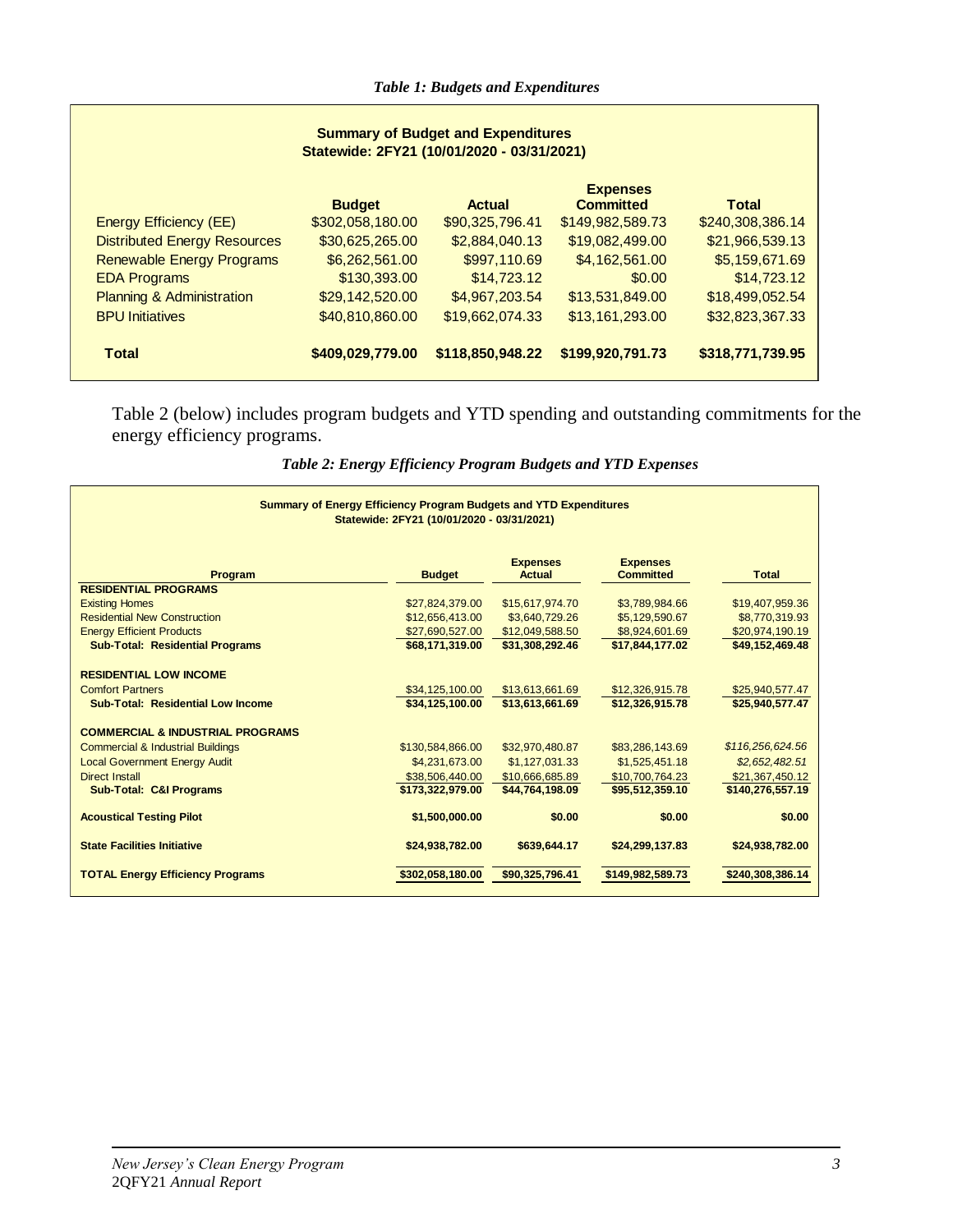Table 3 (below) includes program budgets, and YTD spending and outstanding commitments for the DER programs.

| <b>Summary of Distributed Energy Resources Program Budgets and YTD Expenditures</b><br>Statewide: 2FY21 (10/01/2020 - 03/31/2021) |                 |                |                                     |                 |  |  |  |
|-----------------------------------------------------------------------------------------------------------------------------------|-----------------|----------------|-------------------------------------|-----------------|--|--|--|
| Program                                                                                                                           | <b>Budget</b>   | <b>Actual</b>  | <b>Expenses</b><br><b>Committed</b> | <b>Total</b>    |  |  |  |
| <b>DISTRIBUTED ENERGY RESOURCES</b><br>CHP-Fuel Cell: Large and Small                                                             | \$19,625,265.00 | \$2,876,764.86 | \$13,582,499.00                     | \$16,459,263.86 |  |  |  |
| <b>Fuel Cell</b>                                                                                                                  | \$5,000,000.00  | \$7,275.27     | \$1,500,000.00                      | \$1,507,275.27  |  |  |  |
| <b>Microgrids</b>                                                                                                                 | \$6,000,000.00  | \$0.00         | \$4,000,000.00                      | \$4,000,000.00  |  |  |  |
| <b>TOTAL CHP-Fuel Cell Programs</b>                                                                                               | \$30,625,265.00 | \$2,884,040.13 | \$19,082,499.00                     | \$21,966,539.13 |  |  |  |

## *Table 3: Distributed Energy Resources Budget and YTD Expenses*

Table 4 (below) includes program budgets and YTD spending and outstanding commitments for the renewable energy programs.

| Table 4: Renewable Energy Program Budgets and YTD Expenses |  |  |  |  |
|------------------------------------------------------------|--|--|--|--|
|------------------------------------------------------------|--|--|--|--|

| <b>Summary of Renewable Program Budgets and YTD Expenditures</b><br>Statewide: 2FY21 (10/01/2020 - 03/31/2021) |                |               |                  |                |  |  |  |  |
|----------------------------------------------------------------------------------------------------------------|----------------|---------------|------------------|----------------|--|--|--|--|
|                                                                                                                |                |               | <b>Expenses</b>  |                |  |  |  |  |
| Program<br><b>RENEWABLE PROGRAMS</b>                                                                           | <b>Budget</b>  | <b>Actual</b> | <b>Committed</b> | <b>Total</b>   |  |  |  |  |
| Offshore Wind                                                                                                  | \$4,162,561.00 | \$0.00        | \$4,162,561.00   | \$4,162,561.00 |  |  |  |  |
| Renewable Energy Incentive Program                                                                             | \$2,100,000,00 | \$997.110.69  | \$0.00           | \$997.110.69   |  |  |  |  |
| <b>TOTAL Renewable Energy Programs</b>                                                                         | \$6,262,561.00 | \$997,110.69  | \$4,162,561.00   | \$5,159,671.69 |  |  |  |  |

Table 5 (below) includes program budgets and YTD spending for the EDA programs.

## *Table 5: EDA Program Budgets and YTD Expenses*

| <b>Summary of EDA Program Budgets and YTD Expenditures</b><br>Statewide: 2FY21 (10/01/2020 - 03/31/2021) |               |             |                  |              |  |  |  |
|----------------------------------------------------------------------------------------------------------|---------------|-------------|------------------|--------------|--|--|--|
|                                                                                                          |               |             | <b>Expenses</b>  |              |  |  |  |
| <b>Program</b>                                                                                           | <b>Budget</b> | Actual      | <b>Committed</b> | <b>Total</b> |  |  |  |
| <b>EDA PROGRAMS</b>                                                                                      |               |             |                  |              |  |  |  |
| <b>EDA Programs Admin</b>                                                                                | \$130,393,00  | \$14,723.12 | \$0.00           | \$14,723.12  |  |  |  |
| Edison Innovation Clean Energy Manufacturing Fund (CEMF)                                                 | \$0.00        | \$0.00      | \$0.00           | \$0.00       |  |  |  |
| <b>TOTAL EDA Programs</b>                                                                                | \$130,393.00  | \$14,723.12 | \$0.00           | \$14,723.12  |  |  |  |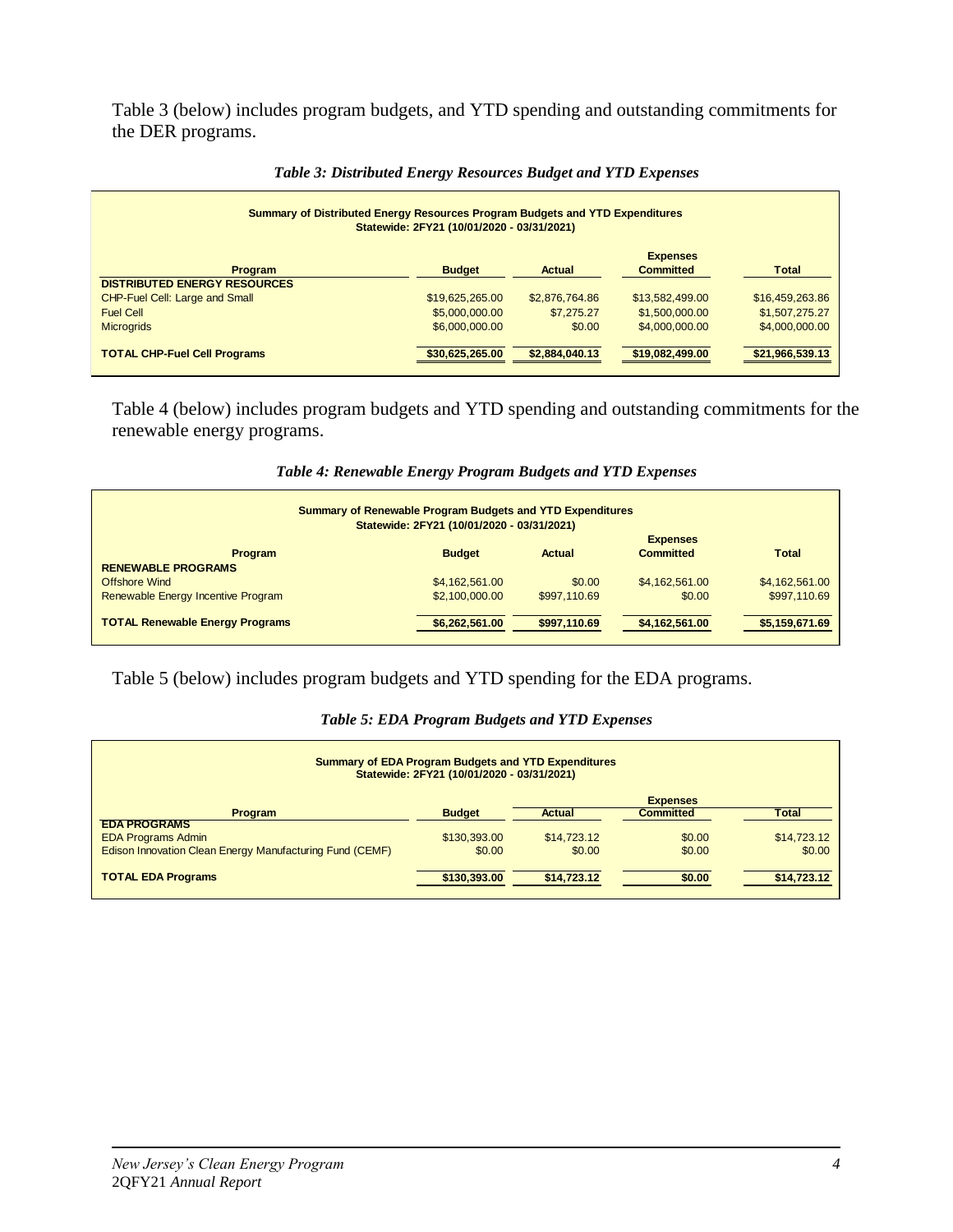The Division of Clean Energy strives to minimize administration costs, thereby maximizing the percentage of funding spent on direct incentives for the installation of energy efficiency and renewable energy measures. Table 6 (below) compares the DCE's expenditures with its approved budget for program administration.

| <b>Summary of NJCEP Planning &amp; Administration</b>                         |                                            |                        |                                     |                          |  |  |
|-------------------------------------------------------------------------------|--------------------------------------------|------------------------|-------------------------------------|--------------------------|--|--|
|                                                                               | Statewide: 2FY21 (10/01/2020 - 03/31/2021) |                        |                                     |                          |  |  |
| Program                                                                       | <b>Budget</b>                              | <b>Actual</b>          | <b>Expenses</b><br><b>Committed</b> | Total                    |  |  |
| <b>Program Administration</b>                                                 |                                            |                        |                                     |                          |  |  |
| <b>BPU Program Administration</b>                                             | \$3,555,000.00                             | \$0.00                 | \$0.00                              | \$0.00                   |  |  |
| <b>Sub-Total: BPU Program Administration</b>                                  | \$3,555,000.00                             | \$0.00                 | \$0.00                              | \$0.00                   |  |  |
| <b>MARKETING</b>                                                              |                                            |                        |                                     |                          |  |  |
| <b>Marketing Contract</b>                                                     | \$7,568,006.00                             | \$1,758,563.61         | \$5,601,927.00                      | \$7,360,490.61           |  |  |
| <b>Sub-Total: Marketing</b>                                                   | \$7,568,006.00                             | \$1,758,563.61         | \$5,601,927.00                      | \$7,360,490.61           |  |  |
| <b>CEP Website</b>                                                            |                                            |                        |                                     |                          |  |  |
| <b>CEP Website</b>                                                            | \$400,000.00                               | \$0.00                 | \$0.00                              | \$0.00                   |  |  |
| <b>Sub-Total: CEP Website</b>                                                 | \$400,000,00                               | \$0.00                 | \$0.00                              | \$0.00                   |  |  |
|                                                                               |                                            |                        |                                     |                          |  |  |
| <b>Program Evaluation/Analysis</b>                                            |                                            |                        |                                     |                          |  |  |
| <b>Program Evaluation</b>                                                     | \$10,939,450.00                            | \$401.479.01           | \$7,024,922.00                      | \$7,426,401.01           |  |  |
| <b>Research and Analysis</b><br><b>Sub-Total: Program Evaluation/Analysis</b> | \$0.00<br>\$10,939,450.00                  | \$0.00<br>\$401,479.01 | \$0.00<br>\$7,024,922.00            | \$0.00<br>\$7,426,401.01 |  |  |
|                                                                               |                                            |                        |                                     |                          |  |  |
| <b>OUTREACH AND EDUCATION</b>                                                 |                                            |                        |                                     |                          |  |  |
| <b>Sustainable Jersey</b>                                                     | \$988.435.00                               | \$326,942.57           | \$500,000.00                        | \$826,942.57             |  |  |
| <b>NJIT CE Learning Center</b>                                                | \$1,029,083.00                             | \$306,605.53           | \$300,000.00                        | \$606,605.53             |  |  |
| Conference                                                                    | \$750,000.00                               | \$0.00                 | \$105,000.00                        | \$105,000.00             |  |  |
| Outreach, Website, Other                                                      | \$3,800,000.00                             | \$2,126,487.37         | \$0.00                              | \$2,126,487.37           |  |  |
| <b>Sub-Total: Outreach and Education</b>                                      | \$6,567,518.00                             | \$2,760,035.47         | \$905,000.00                        | \$3,665,035.47           |  |  |
| <b>MEMBERSHIPS</b>                                                            |                                            |                        |                                     |                          |  |  |
| <b>Memberships</b>                                                            | \$112,546.00                               | \$47,125.45            | \$0.00                              | \$47,125.45              |  |  |
| <b>Sub-Total: Memberships</b>                                                 | \$112,546.00                               | \$47,125.45            | \$0.00                              | \$47,125.45              |  |  |
| <b>TOTAL NJCEP Administration</b>                                             | \$29,142,520.00                            | \$4,967,203.54         | \$13,531,849.00                     | \$18,499,052.54          |  |  |

#### *Table 6: NJCEP Administration*

| <b>Summary of BPU Initiatives</b><br>Statewide: 2FY21 (10/01/2020 - 03/31/2021) |                 |                 |                                     |                 |  |  |  |
|---------------------------------------------------------------------------------|-----------------|-----------------|-------------------------------------|-----------------|--|--|--|
| <b>Program</b>                                                                  | <b>Budget</b>   | Actual          | <b>Expenses</b><br><b>Committed</b> | <b>Total</b>    |  |  |  |
| <b>Community Energy Grants</b>                                                  | \$560,000.00    | \$0.00          | \$495,000.00                        | \$495,000.00    |  |  |  |
| <b>Storage</b>                                                                  | \$7,000,000.00  | \$0.00          | \$0.00                              | \$0.00          |  |  |  |
| <b>Electric Vehicles</b>                                                        | \$23,000,860,00 | \$19.662.074.33 | \$2,416,293.00                      | \$22,078,367.33 |  |  |  |
| <b>NJ Wind</b>                                                                  | \$4,500,000,00  | \$0.00          | \$4,500,000,00                      | \$4,500,000,00  |  |  |  |
| <b>R&amp;D Energy Tech Hub</b>                                                  | \$1,250,000,00  | \$0.00          | \$1,250,000,00                      | \$1,250,000,00  |  |  |  |
| <b>Workforce Development</b>                                                    | \$4,500,000,00  | \$0.00          | \$4,500,000,00                      | \$4,500,000,00  |  |  |  |
| <b>TOTAL BPU Initiatives</b>                                                    | \$40,810,860,00 | \$19,662,074.33 | \$13,161,293,00                     | \$32,823,367,33 |  |  |  |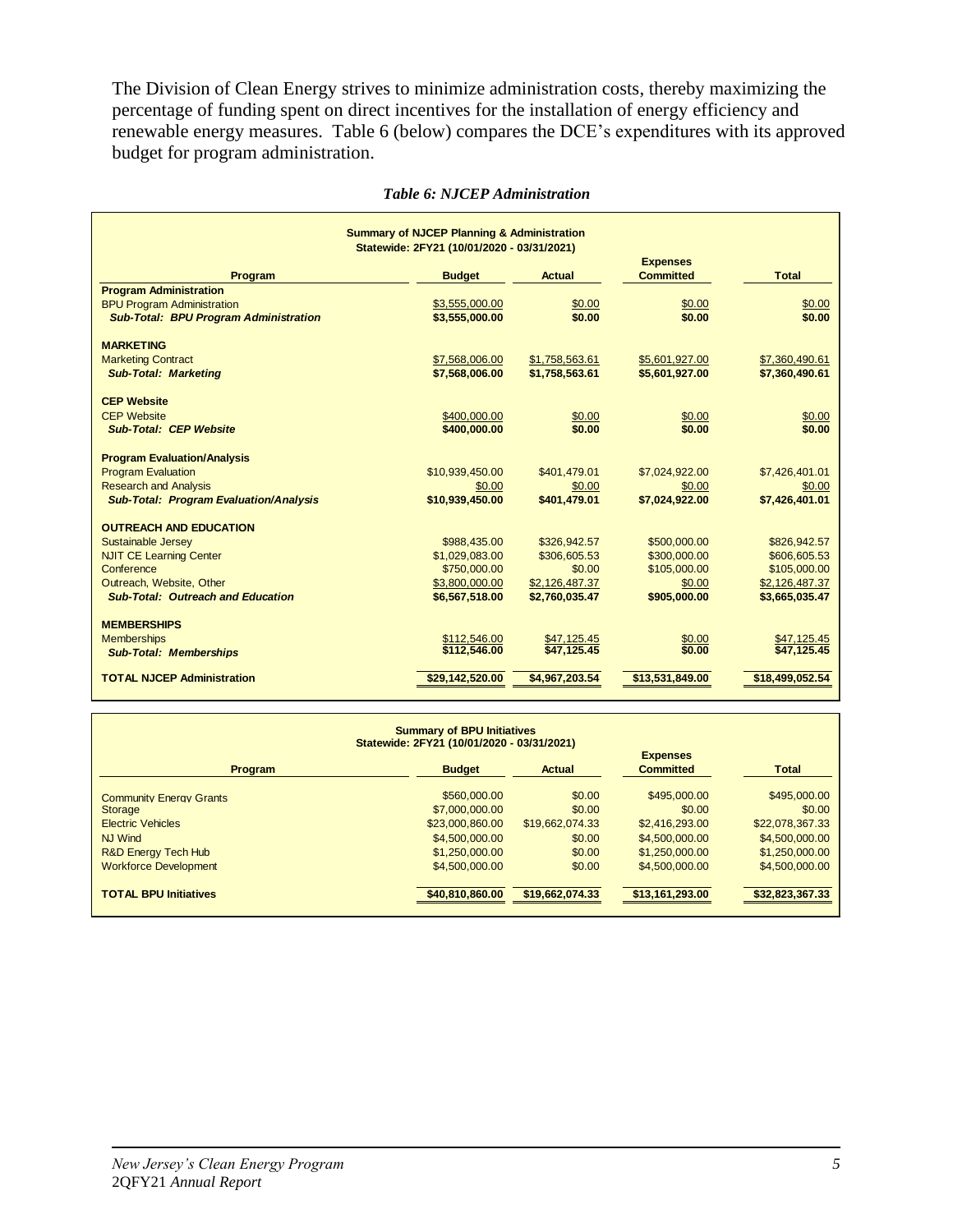In FY20, the BPU approved "enhanced incentives" for certain customers, including: customers located in an Urban Enterprise Zone ("UEZ"); customers located in an Opportunity Zone ("OZ"); low to moderate income customers, including those living in "affordable housing"<sup>1</sup>; K-12 public schools; and municipal and county entities. Table 7 (below) includes data for customers eligible for an enhanced incentive.

Note: Effective February 1, 2021, enhanced incentives for prescriptive lighting measures (prescriptive lighting, lighting controls, and performance lighting) within the SmartStart and CTEEP programs have been eliminated.

|                                                    | <b>Total Number</b><br>of Projects<br>Paid | <b>Total Number</b><br>of Projects<br><b>Committed</b> | <b>Base</b><br><b>Incentives Paid</b> | <b>Enhanced</b><br><b>Incentives Paid</b> | <b>Total</b><br><b>Incentives Paid</b> | <b>Base</b><br><b>Incentives</b><br><b>Committed</b> | <b>Enhanced</b><br><b>Incentives</b><br><b>Committed</b> | <b>Total</b><br><b>Incentives</b><br><b>Committed</b> | Total Incentives Paid<br>& Committed |
|----------------------------------------------------|--------------------------------------------|--------------------------------------------------------|---------------------------------------|-------------------------------------------|----------------------------------------|------------------------------------------------------|----------------------------------------------------------|-------------------------------------------------------|--------------------------------------|
| <b>TOTAL Residential Programs</b>                  | 1,206                                      | 66                                                     | \$2,004.621.53                        | \$905,500.00                              | \$2,910,121.53                         | \$234.093.54                                         | \$46,500.00                                              | \$280.593.54                                          | \$3,190,715.07                       |
| <b>TOTAL Commercial &amp; Industrial Buildings</b> | 2.835                                      | 1,209                                                  | \$29.326.987.45                       | \$20.875.285.87                           | \$50,202,273.32                        | \$24.875.710.92                                      | \$18,832,092.17                                          | \$43.797.877.47                                       | \$94,000,150.79                      |
| <b>TOTAL NJCEP</b><br>(ENHANCED INCENTIVES)        | 4,041                                      | 1,275                                                  | \$31.331.608.98                       | \$21,780,785.87                           | \$53,112,394.85                        | \$25.109.804.46                                      | \$18,878,592.17                                          | \$44,078,471.01                                       | \$97.190.865.86                      |

*Table 7: Enhanced Incentives*

**New Jersey's Clean Energy Program Expenses by Category** Statewide: 2QFY21 (10/01/20 - 03/31/21) **Administration &** Program **Evaluation & Related** Development Research Rebate Processing, 7.4%  $0.4%$ Inspections, and Other Quality Control 4.5% Sales, Call Centers, Marketing & Website  $3.7%$ Training  $0.4%$ Rebates, Grants, & **Other Direct** Incentives 83.7%

*Table 8: Expenditures by Expense Category*

As shown in Table 8 (above), 83.7% of 2QFY21 program expenditures were for rebates, grants, and other incentives. This includes rebates and other direct incentives paid to participating customers, along with the cost of any measures installed in customer homes, and any payments made pursuant to any NJCEP grant.

 $1$  Affordable Housing is defined as any housing that an official document identifies as participating in a federal, state, or local affordable housing program, including, by way of example only, the New Jersey Department of Community Affairs listing of Affordable Housing available here,

[https://www.state.nj.us/dca/divisions/codes/publications/developments.html,](https://www.state.nj.us/dca/divisions/codes/publications/developments.html) as well as official documents showing identification by the documents regarding New Jersey Housing and Mortgage Finance Agency, United States Low Income Housing Tax Credit ("LIHTC"), and United States Housing and Urban Development ("HUD").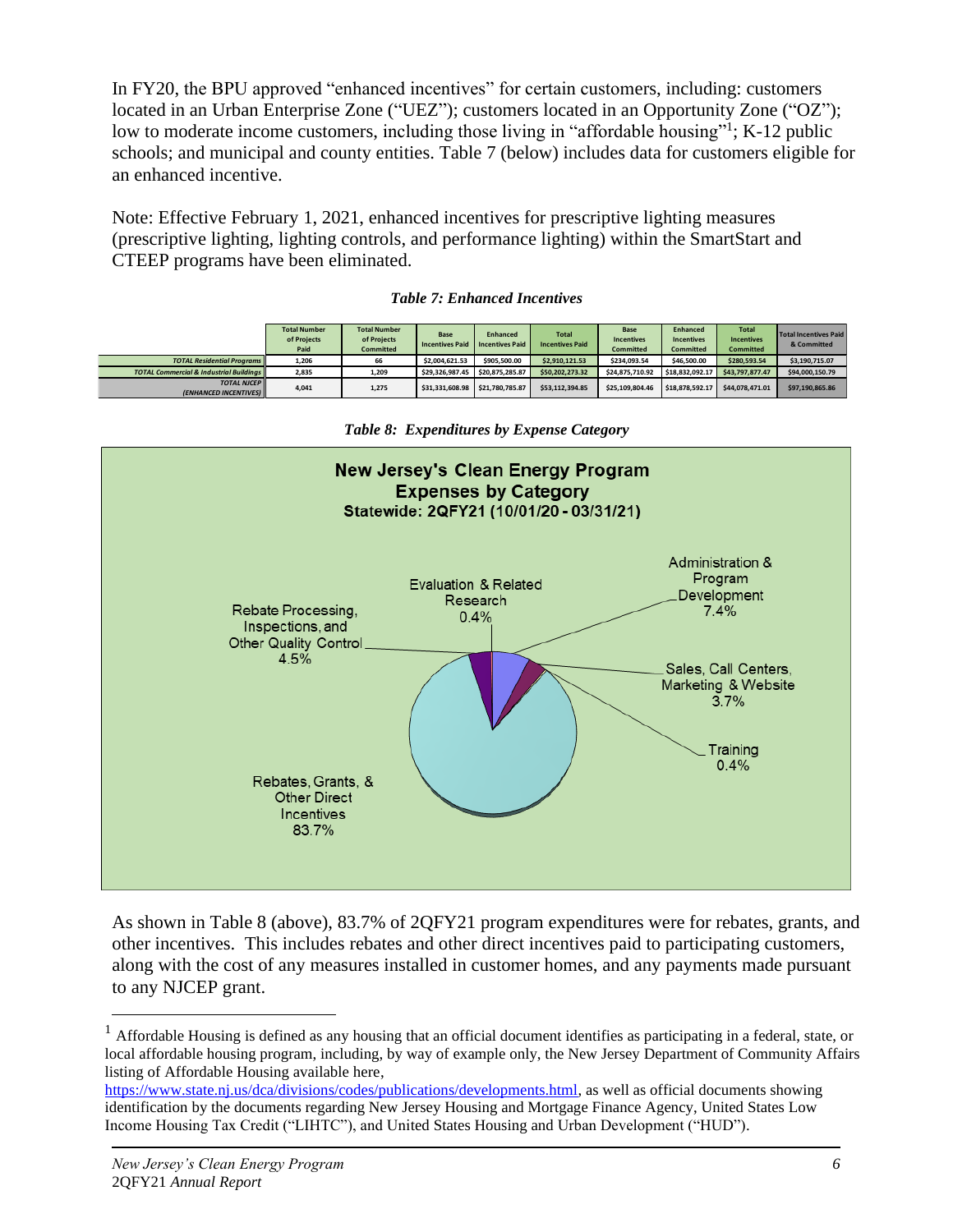The worksheets provided in Section III include detailed energy savings data, CHP-Fuel Cell generation data, and renewable energy generation data by program. The annual and lifetime savings/generation data are for measures installed from October 1, 2020 through March 31, 2021. Savings include reductions in electric energy and natural gas usage, as well as reductions in electric capacity requirements. CHP-Fuel Cell and renewable energy generation include both electric generation and capacity.

Annual savings/generation is equal to the annual savings/generation of any measure installed from October 1, 2020 through March 31, 2021. The lifetime savings/generation is the expected savings/generation over the expected life of these measures. Measure lives range from 15 years for certain lighting, such as LEDs, to 25 years for renewable energy systems and new home measures.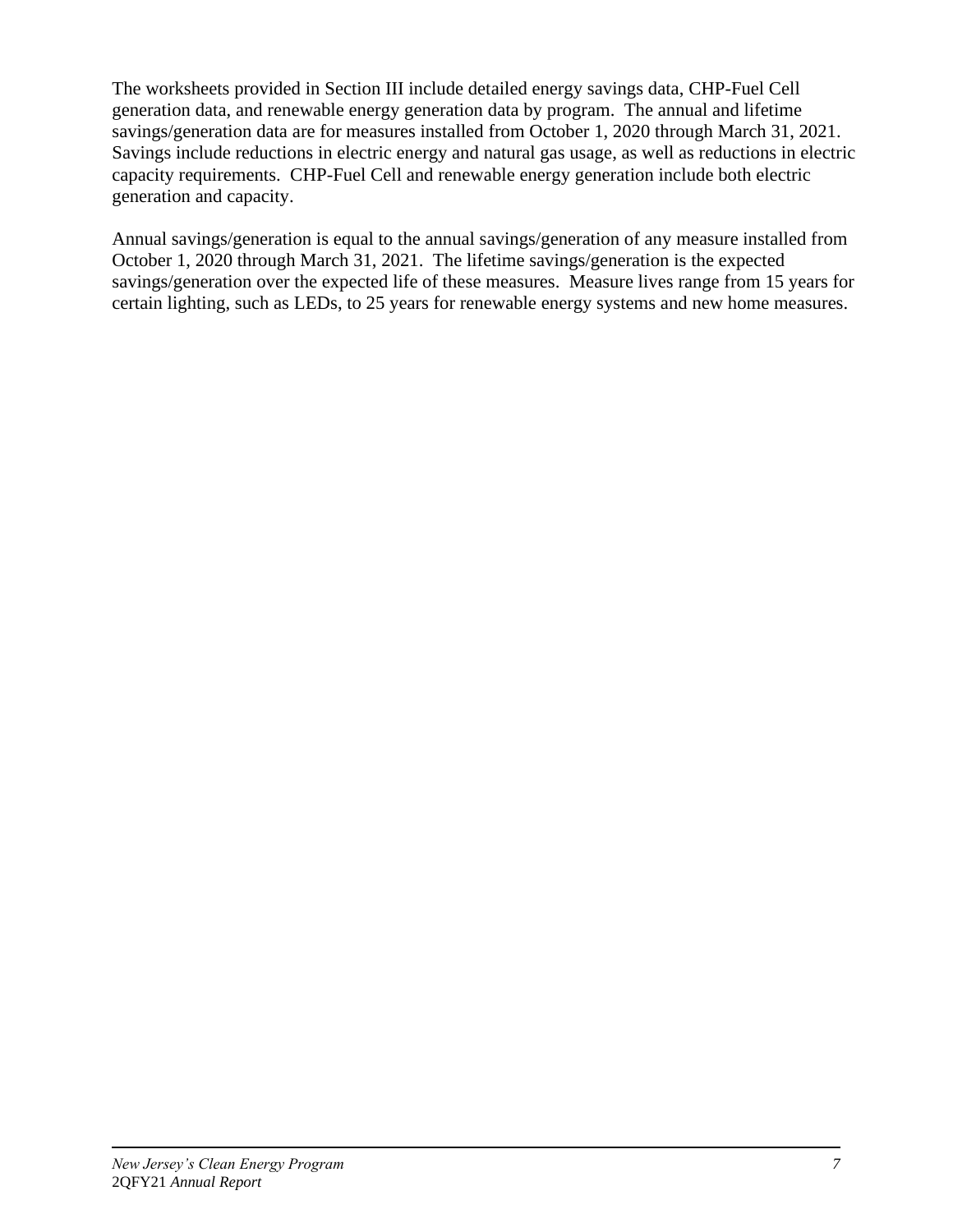Table 9 (below) summarizes annual and lifetime energy savings, CHP-Fuel Cell generation, and renewable energy generation from measures installed from October 1, 2020 through March 31, 2021.

*Table 9: Energy Savings/Energy Capacity and Generation*

| <b>Summary of Energy Savings/Energy Capacity and Generation</b><br>Statewide: 2FY21 (10/01/2020 - 03/31/2021) |                         |                        |                         |  |  |  |  |  |
|---------------------------------------------------------------------------------------------------------------|-------------------------|------------------------|-------------------------|--|--|--|--|--|
|                                                                                                               | <b>Actual</b>           | <b>Committed</b>       | <b>Total</b>            |  |  |  |  |  |
| <b>Demand</b><br><b>kW Reduced</b>                                                                            |                         |                        |                         |  |  |  |  |  |
| <b>Energy Efficiency</b>                                                                                      | 50,806                  | 55,675                 | 106,480                 |  |  |  |  |  |
| CHP - Fuel Cell                                                                                               | 91                      | 5,737                  | 5,829                   |  |  |  |  |  |
| kW Installed (Capacity)                                                                                       |                         |                        |                         |  |  |  |  |  |
| <b>Renewable Energy</b>                                                                                       | 117,146                 | <b>NA</b>              | 117,146                 |  |  |  |  |  |
| <b>CHP-Fuel Cell</b>                                                                                          | 3,586                   | 17,528                 | 21,114                  |  |  |  |  |  |
| <b>Annual</b><br><b>MWh Saved</b>                                                                             |                         |                        |                         |  |  |  |  |  |
| <b>Energy Efficiency</b>                                                                                      | 396,121                 | 299,548                | 695,669                 |  |  |  |  |  |
| <b>CHP-Fuel Cell</b>                                                                                          | 250                     | 22,314                 | 22,564                  |  |  |  |  |  |
| <b>MMBtu Saved</b><br><b>Energy Efficiency</b><br><b>CHP-Fuel Cell</b>                                        | 617,118<br>76,762       | 535,091<br>311,571     | 1,152,210<br>388,332    |  |  |  |  |  |
| <b>MWh Generated</b>                                                                                          |                         |                        |                         |  |  |  |  |  |
| <b>Renewable Energy</b>                                                                                       | 140,575                 | <b>NA</b>              | 140,575                 |  |  |  |  |  |
| <b>CHP-Fuel Cell</b>                                                                                          | 26,889                  | 127,353                | 154,241                 |  |  |  |  |  |
| <b>Lifetime</b><br><b>Energy Efficiency</b>                                                                   | 5,649,273               | 4,512,015              | 10,161,288              |  |  |  |  |  |
| <b>CHP-Fuel Cell</b>                                                                                          | 3,743                   | 436,461                | 440,204                 |  |  |  |  |  |
| <b>MMBtu Saved</b>                                                                                            |                         |                        |                         |  |  |  |  |  |
| <b>Energy Efficiency</b><br><b>CHP-Fuel Cell</b>                                                              | 11,655,201<br>1,505,995 | 8,327,075<br>6,006,055 | 19,982,276<br>7,512,051 |  |  |  |  |  |
|                                                                                                               |                         |                        |                         |  |  |  |  |  |
| <b>MWh Generated</b><br><b>Renewable Energy</b>                                                               | 3,514,377               | <b>NA</b>              | 3,514,377               |  |  |  |  |  |
| <b>CHP-Fuel Cell</b>                                                                                          | 531,670                 | 2,444,226              | 2,975,896               |  |  |  |  |  |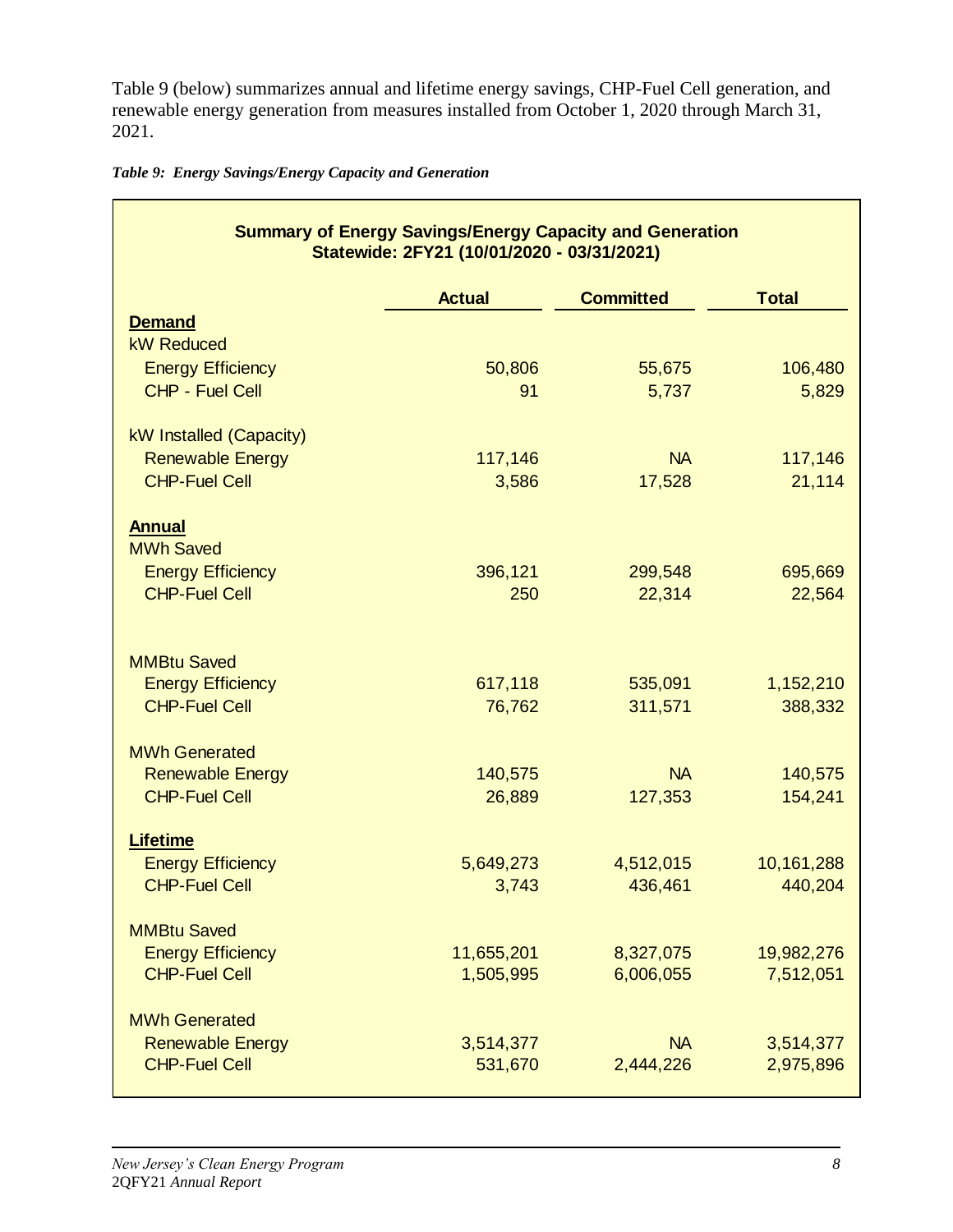Reducing electric and natural gas usage and generating electricity using renewable sources of electricity reduces the greenhouse gases that would have been emitted if the saved electricity or natural gas was otherwise used or if the electricity was generated on the electric grid. CHP-Fuel Cell projects also reduce greenhouse gas emissions, since they tend to use cleaner technologies that produce fewer emissions than if the electricity was generated by the grid. Table 10 (below) summarizes the emission reductions that result from the installation of program measures.

| <b>Summary of Annual Emissions Reductions</b><br>Statewide: 2FY21 (10/01/2020 - 03/31/2021) |                               |
|---------------------------------------------------------------------------------------------|-------------------------------|
| CO <sub>2</sub> (Metric Tons)                                                               | <b>All</b><br><b>Programs</b> |
| <b>Energy Efficiency</b>                                                                    | 265,451                       |
| <b>CHP-Fuel Cell</b>                                                                        | 7,601                         |
| <b>Renewable Energy</b>                                                                     | 82,556                        |
|                                                                                             | 355,607                       |
| <b>NOX (Metric Tons)</b>                                                                    |                               |
| <b>Energy Efficiency</b>                                                                    | 175                           |
| <b>CHP-Fuel Cell</b>                                                                        | 3.30                          |
| <b>Renewable Energy</b>                                                                     | 53                            |
| <b>Total</b>                                                                                | 232                           |
| SO <sub>2</sub> (Metric Tons)                                                               |                               |
| <b>Energy Efficiency</b><br><b>CHP-Fuel Cell</b>                                            | 121<br>2.19                   |
| <b>Renewable Energy</b>                                                                     | 43                            |
| <b>Total</b>                                                                                | 166                           |
| Hg (Grams)                                                                                  |                               |
| <b>Energy Efficiency</b>                                                                    | 436                           |
| <b>CHP - Fuel Cell</b>                                                                      | 0.27                          |
| <b>Renewable Energy</b>                                                                     | 155                           |
| <b>Total</b>                                                                                | 591                           |

*Table 10: Annual Emissions Reductions*

Additional information about New Jersey's Clean Energy Program can be found at [www.njcleanenergy.com.](http://www.njcleanenergy.com/)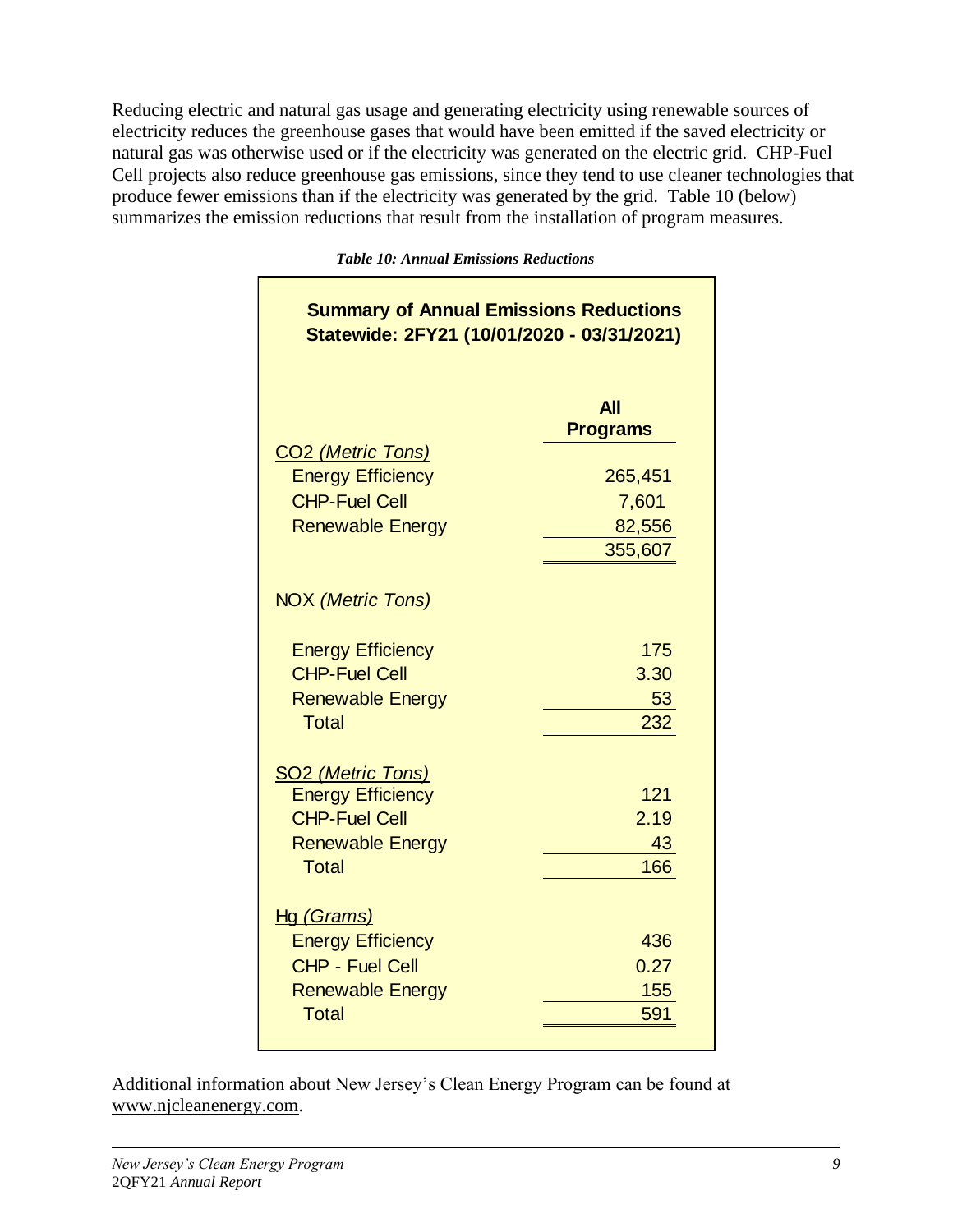# **II. Introduction**

This document reports the results of New Jersey's Clean Energy Program for FY21. With its 2001 Comprehensive Resource Analysis ("CRA") Order, the Board required the implementation of new energy efficiency programs to replace existing demand side management ("DSM") programs and the development of programs to foster new clean energy resources, such as those provided by renewable energy sources. Starting in 2007 and through 2015, the programs were managed by the DCE, primarily through contracts with Honeywell Utility Solutions ("Honeywell") and TRC. Starting in 2016, the programs were managed by the DCE through the NJCEP Program Administrator contract awarded to TRC and members of its implementation team, including CLEAResult.

Included in this report are financial, tracking metric, energy savings, and emissions reduction data for the energy efficiency and renewable energy programs managed by the TRC team, as well as New Jersey's six investor-owned electric and natural gas utilities, which continue to manage the Comfort Partners low-income program, i.e., Atlantic City Electric Company ("ACE"), Jersey Central Power & Light Co. ("JCP&L"), New Jersey Natural Gas Co. ("NJNG"), Elizabethtown Gas Co. ("E-Town"), Public Service Electric & Gas Co. ("PSE&G"), and South Jersey Gas Co. ("SJG"), by the NJ Economic Development Authority, and by the DCE.

This report presents program results for the period from October 1, 2020 through March 31, 2021, also referred to as 2QFY21. The data worksheets included in Section III have been formatted to reflect the Board's actions in adding, deleting, or modifying the lineup of programs offered through that time. Program financial results for the period are measured against those budgets.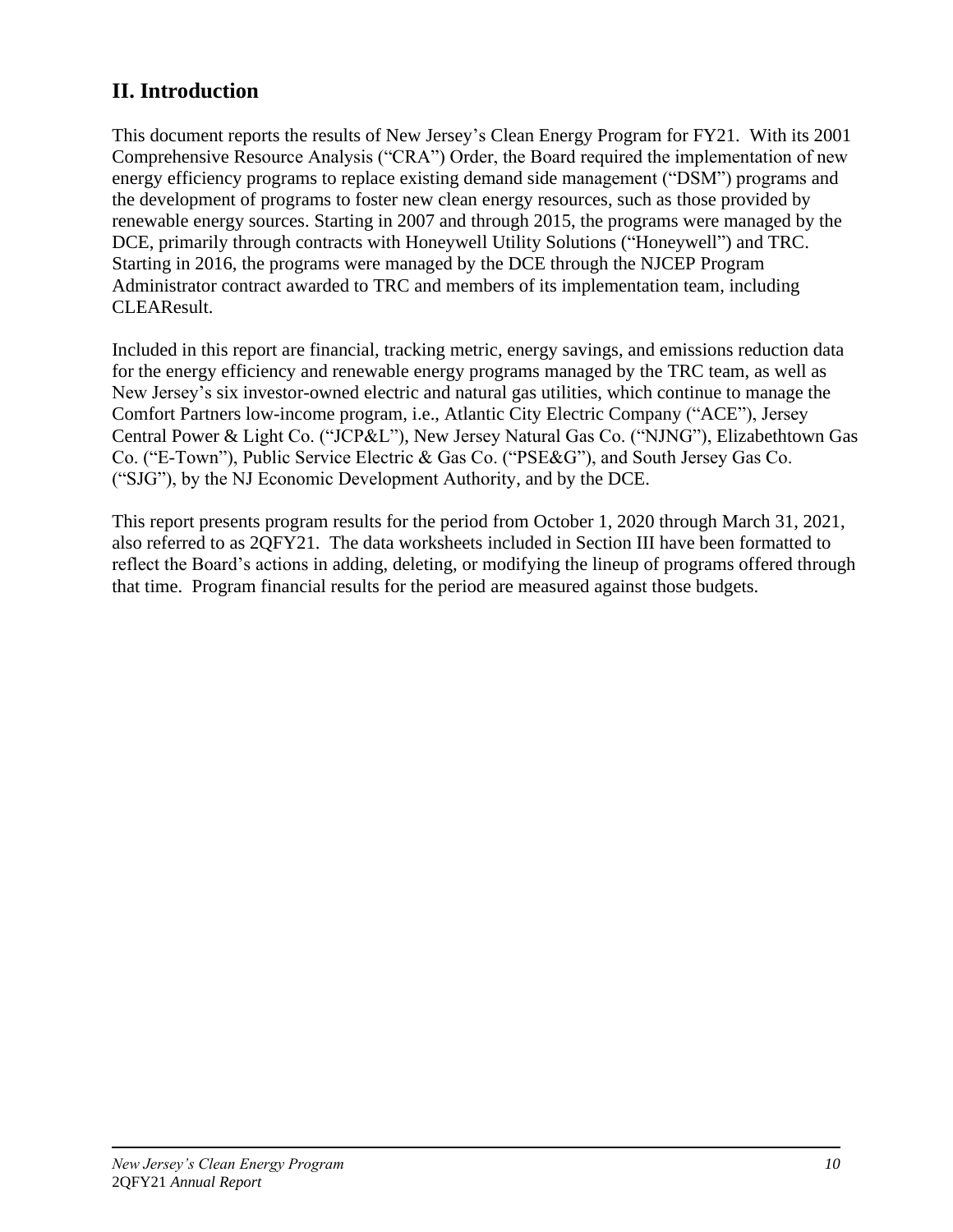The Board approved the following FY21 Clean Energy Programs:

## **RESIDENTIAL ENERGY EFFICIENCY PROGRAMS**

Existing Homes Residential New Construction Energy Efficient Products

**RESIDENTIAL LOW-INCOME PROGRAM**

Comfort Partners

## **COMMERCIAL AND INDUSTRIAL (C&I) ENERGY EFFICIENCY PROGRAMS**

Commercial & Industrial Buildings Direct Install Local Government Energy Audit State Facilities Initiative

#### **RENEWABLE ENERGY PROGRAMS**

Offshore Wind Community Solar Renewable Energy Incentive Program ("REIP")

## **DISTRIBUTED ENERGY RESOURCES**

Combined Heat and Power Renewable Energy Storage Fuel Cell Microgrids

### **EDA PROGRAMS**

Edison Innovation Clean Energy Manufacturing Fund ("CEMF")

#### **PLANNING & ADMINISTRATION**

BPU Program Administration (includes staff salaries) Marketing – Program Evaluation & Analysis Outreach & Education Sponsorships

#### **BPU INITIATIVES**

Community Grants Storage Electric Vehicles NJ Wind R&D Energy Tech Hub Workforce Development Curriculum

Following are detailed reporting data worksheets that support the expense and metric tracking results.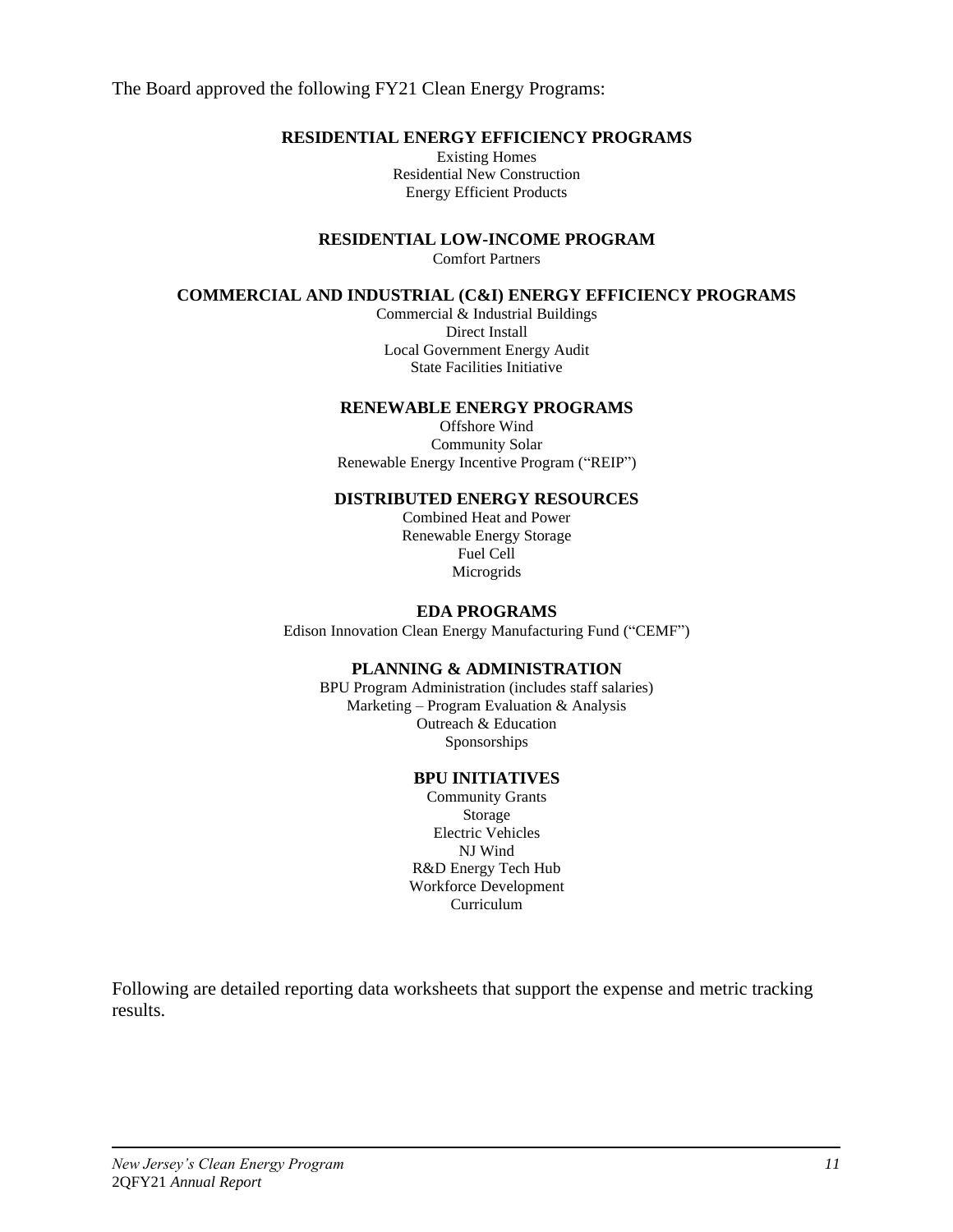# **Section III 2QFY21 Reporting Data Worksheets**

The following tables provide cumulative information regarding various aspects of New Jersey's Clean Energy Program for the first Quarter of FY21, i.e., from October 1, 2020 through March 31, 2021. This data has been compiled by the NJCEP's current Program Administrator, TRC, using the NJCEP's Information Management System ("IMS"), a custom data tracking application administered and maintained by TRC.

Reported data includes: (1) expenses and commitments compared to approved budgets, (2) expenses by cost category, (3) electric savings, generation, and gas and other fuel savings compared to goals, (4) electric savings, generation, and gas and other fuel saving quantities, (5) calculated emissions reductions, and (6) metrics. All data is associated with NJCEP activity during the reporting period.

| Statewide Summary - New Jerseys Clean Energy Program<br>Reporting Period: 10/01/2020 thru 03/31/2021<br>Program | <b>Total Actual</b><br><b>NJCEP</b><br><b>Expenditures</b> | <b>Administration</b><br>and Program<br><b>Development</b> | Sales, Call<br>Centers.<br><b>Marketing and</b><br>Website | <b>Training</b> | Rebates.Grants.<br>and Other Direct Inspections, and<br><b>Incentives</b> | Rebate<br>Processing,<br><b>Other Quality</b><br><b>Control</b> | <b>Evaluation and</b><br>Related<br><b>Research</b> |
|-----------------------------------------------------------------------------------------------------------------|------------------------------------------------------------|------------------------------------------------------------|------------------------------------------------------------|-----------------|---------------------------------------------------------------------------|-----------------------------------------------------------------|-----------------------------------------------------|
| <b>Energy Efficiency Programs</b>                                                                               | \$90,325,796.41                                            | \$7.520.547.19                                             | \$476,842.04                                               | \$426,842.13    | \$77,071,333.07                                                           | \$4,786,118.98                                                  | \$44,113.00                                         |
| <b>Distributed Energy Resources</b>                                                                             | \$2,884,040.13                                             | \$321,557.92                                               | \$21,753.48                                                | \$0.00          | \$2,503,832.44                                                            | \$36,896.29                                                     | \$0.00                                              |
| Renewable Energy Programs                                                                                       | \$997,110.69                                               | \$458,404.59                                               | \$21,753.48                                                | \$0.00          | \$0.00                                                                    | \$516,952.62                                                    | \$0.00                                              |
| <b>EDA Programs</b>                                                                                             | \$14,723.12                                                | \$14,723.12                                                | \$0.00                                                     | \$0.00          | \$0.00                                                                    | \$0.00                                                          | \$0.00                                              |
| Planning and Administration                                                                                     | \$4,967,203.54                                             | \$0.00                                                     | \$3,885,050.98                                             | \$0.00          | \$680,673.55                                                              | \$0.00                                                          | \$401,479.01                                        |
| <b>BPU Initiatives</b>                                                                                          | \$19,662,074.33                                            | \$441,099.33                                               | \$0.00                                                     | \$0.00          | \$19,220,975.00                                                           | \$0.00                                                          | \$0.00                                              |
| <b>TOTAL</b>                                                                                                    | \$118,850,948.22                                           | \$8,756,332.15                                             | 54,405,399.98                                              | \$426,842.13    | \$99,476,814.06                                                           | \$5,339,967.89                                                  | \$445,592.01                                        |
| <b>Percent of Total</b>                                                                                         | 100.00%                                                    | $7.37\%$                                                   | 3.71%                                                      | 0.36%           | 83.70%                                                                    | 4.49%                                                           | 0.37%                                               |

#### **New Jersey's Clean Energy Program** *Detailed Expense Data for Reporting Year*

| <b>Statewide Summary - Energy Efficiency Programs</b><br>Reporting Period: 10/01/2020 thru 03/31/2021<br>Program | <b>Total Actual</b><br><b>NJCEP</b><br><b>Expenditures</b> | <b>Administration</b><br>and Program<br><b>Development</b> | Sales, Call<br>Centers,<br><b>Marketing and</b><br>Website | <b>Training</b> | Rebates, Grants,<br>and Other Direct<br><b>Incentives</b> | <b>Rebate</b><br>Processing.<br>Inspections, and<br><b>Other Quality</b><br><b>Control</b> | <b>Evaluation and</b><br><b>Related</b><br><b>Research</b> |
|------------------------------------------------------------------------------------------------------------------|------------------------------------------------------------|------------------------------------------------------------|------------------------------------------------------------|-----------------|-----------------------------------------------------------|--------------------------------------------------------------------------------------------|------------------------------------------------------------|
| <b>Residential Energy Efficiency Programs</b>                                                                    |                                                            |                                                            |                                                            |                 |                                                           |                                                                                            |                                                            |
| <b>Existing Homes</b>                                                                                            | \$15,617,974.70                                            | \$1,441,948.30                                             | \$43,506.90                                                | \$202,500.00    | \$12,757,498.61                                           | \$1,172,520.89                                                                             | \$0.00                                                     |
| Residential HVAC - Electric & Gas                                                                                | \$6,602,024.51                                             | \$761,831.15                                               | \$21,753.42                                                | \$135,000.00    | \$5,285,337.40                                            | \$398,102.54                                                                               | \$0.00                                                     |
| Home Performance with Energy Star                                                                                | \$9,015,950.19                                             | \$680,117.15                                               | \$21.753.48                                                | \$67,500.00     | \$7,472,161.21                                            | \$774,418.35                                                                               | \$0.00                                                     |
| <b>Residential New Construction</b>                                                                              | \$3,640,729.26                                             | \$779,142.47                                               | \$21,753.42                                                | \$0.00          | \$2,520,197.76                                            | \$319,635.61                                                                               | \$0.00                                                     |
| <b>Energy Efficient Products</b>                                                                                 | \$12,049,588.50                                            | \$499,320.65                                               | \$21,753.48                                                | \$0.00          | \$10,026,360.40                                           | \$1,502,153.97                                                                             | \$0.00                                                     |
| <b>Sub-Total: Residential Energy Efficiency Programs</b>                                                         | \$31,308,292.46                                            | \$2,720,411.42                                             | \$87,013.80                                                | \$202,500.00    | \$25,304,056.77                                           | \$2,994,310.47                                                                             | \$0.00                                                     |
| <b>Residential Low Income</b>                                                                                    |                                                            |                                                            |                                                            |                 |                                                           |                                                                                            |                                                            |
| <b>Comfort Partners</b>                                                                                          | \$13,613,661.69                                            | \$1,055,421.33                                             | \$215,800.52                                               | \$208,342.13    | \$11,670,161.37                                           | \$419,823.34                                                                               | \$44,113.00                                                |
| <b>Sub-Total: Residential Low Income</b>                                                                         | \$13.613.661.69                                            | \$1,055,421.33                                             | \$215,800.52                                               | \$208,342.13    | \$11,670,161.37                                           | \$419,823.34                                                                               | \$44,113.00                                                |
| C & I Energy Efficiency Programs                                                                                 |                                                            |                                                            |                                                            |                 |                                                           |                                                                                            |                                                            |
| <b>C&amp;I Buildings</b>                                                                                         | \$32,970,480.87                                            | \$2,810,181.95                                             | \$130,520.76                                               | \$16,000.00     | \$28,819,149.88                                           | \$1,194,628.28                                                                             | \$0.00                                                     |
| C&I New Construction                                                                                             | \$783.365.52                                               | \$466.135.73                                               | \$21.753.48                                                | \$0.00          | \$261.792.02                                              | \$33,684.29                                                                                | \$0.00                                                     |
| C&I Retrofit                                                                                                     | \$23,711,507.00                                            | \$772,074.17                                               | \$21,753.42                                                | \$0.00          | \$22,001,819.60                                           | \$915,859.81                                                                               | \$0.00                                                     |
| Pay-for-Performance New Construction                                                                             | \$1,513,300.86                                             | \$477,534.96                                               | \$21,753.48                                                | \$16,000.00     | \$971,240.10                                              | \$26,772.32                                                                                | \$0.00                                                     |
| Pay-for-Performance                                                                                              | \$2,008,687.09                                             | \$551,251.97                                               | \$21,753.48                                                | \$0.00          | \$1,292,972.19                                            | \$142,709.45                                                                               | \$0.00                                                     |
| Custom C&I Pilot                                                                                                 | \$380,239.18                                               | \$55,371.40                                                | \$21,753.42                                                | \$0.00          | \$270,014.61                                              | \$33,099.75                                                                                | \$0.00                                                     |
| Large Energy Users Program                                                                                       | \$4,573,381.22                                             | \$487,813.72                                               | \$21,753.48                                                | \$0.00          | \$4,021,311.36                                            | \$42,502.66                                                                                | \$0.00                                                     |
| Local Government Energy Audit                                                                                    | \$1,127,031.33                                             | \$447,403.42                                               | \$21,753.48                                                | \$0.00          | \$551,389.59                                              | \$106,484.84                                                                               | \$0.00                                                     |
| Direct Install                                                                                                   | \$10,666,685.89                                            | \$487,129.07                                               | \$21,753.48                                                | \$0.00          | \$10,086,931.29                                           | \$70,872.05                                                                                | \$0.00                                                     |
| <b>Sub-Total: C &amp; I Energy Efficiency Programs</b>                                                           | \$44,764,198.09                                            | \$3,744,714.44                                             | \$174,027.72                                               | \$16,000.00     | \$39,457,470.76                                           | \$1,371,985.17                                                                             | \$0.00                                                     |
| <b>State Facilities Initiative</b>                                                                               |                                                            |                                                            |                                                            |                 |                                                           |                                                                                            |                                                            |
| <b>State Facilities Initiative</b>                                                                               | \$639,644.17                                               | \$0.00                                                     | \$0.00                                                     | \$0.00          | \$639,644.17                                              | \$0.00                                                                                     | \$0.00                                                     |
| <b>Sub-Total: State Facilities Initiative</b>                                                                    | \$639,644.17                                               | \$0.00                                                     | \$0.00                                                     | <b>\$0.00</b>   | \$639,644.17                                              | \$0.00                                                                                     | \$0.00                                                     |
| <b>Acoustical Testing Pilot</b>                                                                                  |                                                            |                                                            |                                                            |                 |                                                           |                                                                                            |                                                            |
| <b>Acoustical Testing Pilot</b>                                                                                  | \$0.00                                                     | \$0.00                                                     | \$0.00                                                     | \$0.00          | \$0.00                                                    | \$0.00                                                                                     | \$0.00                                                     |
| <b>Sub-Total: Acoustical Testing Pilot</b>                                                                       | \$0.00                                                     | \$0.00                                                     | \$0.00                                                     | \$0.00          | \$0.00                                                    | \$0.00                                                                                     | \$0.00                                                     |
| <b>TOTAL</b>                                                                                                     | \$90,325,796.41                                            | \$7.520.547.19                                             | \$476.842.04                                               | \$426.842.13    | \$77.071.333.07                                           | \$4.786.118.98                                                                             | \$44,113.00                                                |
| <b>Percent of Total</b>                                                                                          | 100.00%                                                    | 8.33%                                                      | 0.53%                                                      | 0.47%           | 85.33%                                                    | 5.30%                                                                                      | 0.05%                                                      |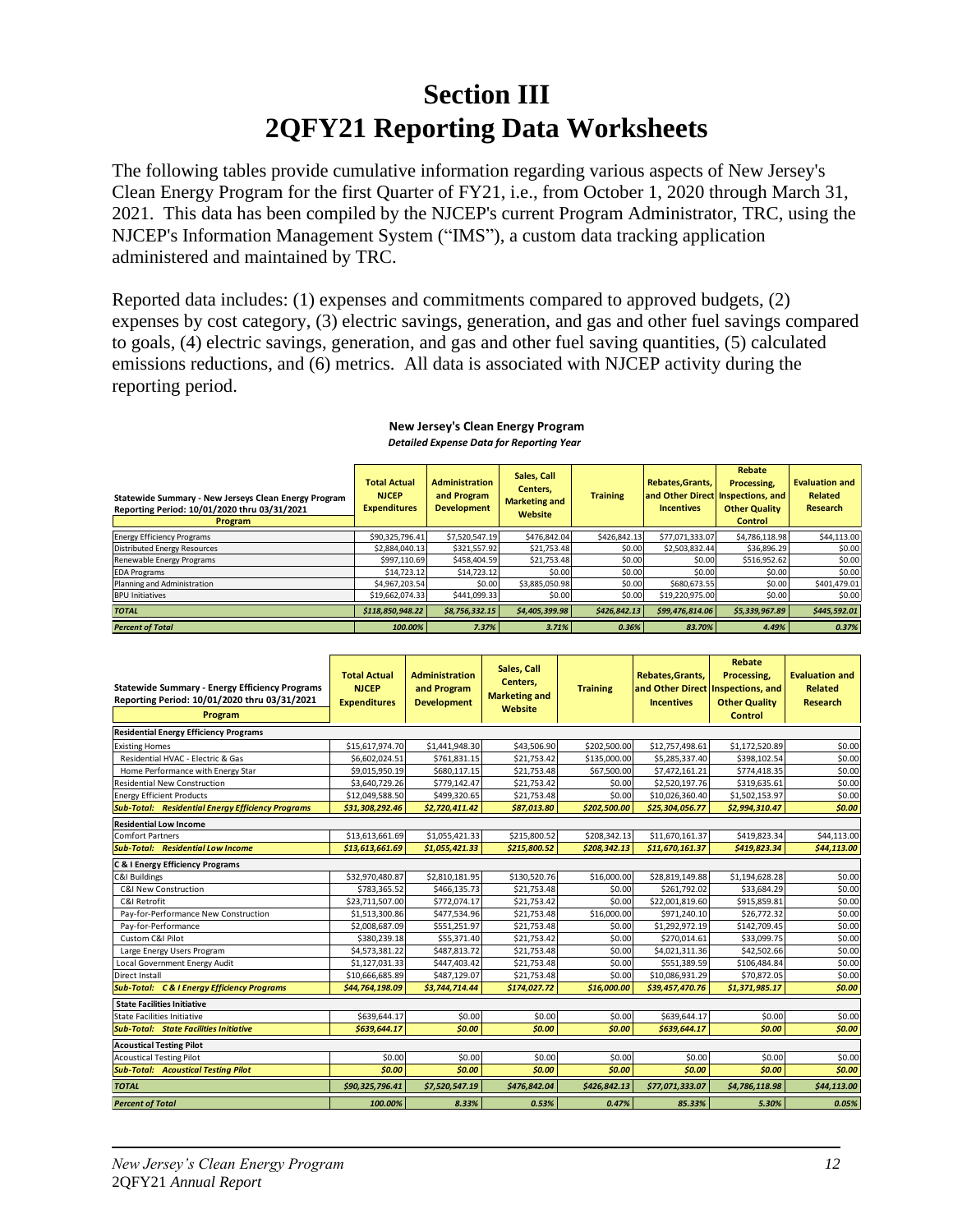| Statewide Summary - Distributed Energy Resources<br>Reporting Period: 10/01/2020 thru 03/31/2021<br>Program | <b>Total Actual</b><br><b>NJCEP</b><br><b>Expenditures</b> | <b>Administration</b><br>and Program<br><b>Development</b> | Sales, Call<br>Centers,<br><b>Marketing and</b><br>Website | <b>Training</b> | Rebates, Grants,<br><b>Incentives</b> | Rebate<br>Processing,<br>and Other Direct Inspections, and<br><b>Other Quality</b><br><b>Control</b> | <b>Evaluation and</b><br>Related<br>Research |
|-------------------------------------------------------------------------------------------------------------|------------------------------------------------------------|------------------------------------------------------------|------------------------------------------------------------|-----------------|---------------------------------------|------------------------------------------------------------------------------------------------------|----------------------------------------------|
| <b>Distributed Energy Resources</b>                                                                         |                                                            |                                                            |                                                            |                 |                                       |                                                                                                      |                                              |
| <b>CHP</b>                                                                                                  | \$2.876.764.86                                             | \$321,557.92                                               | \$21,753.48                                                | \$0.00          | \$2,503,832.44                        | \$29,621.02                                                                                          | \$0.00                                       |
| Fuel Cell                                                                                                   | \$7.275.27                                                 | \$0.00                                                     | \$0.00                                                     | \$0.00          | \$0.00                                | \$7,275.27                                                                                           | \$0.00                                       |
| Microgrids                                                                                                  | \$0.00                                                     | \$0.00                                                     | \$0.00                                                     | \$0.00          | \$0.00                                | \$0.00                                                                                               | \$0.00                                       |
| <b>TOTAL</b>                                                                                                | \$2,884,040.13                                             | \$321,557.92                                               | \$21,753.48                                                | \$0.00          | \$2,503,832.44                        | \$36,896.29                                                                                          | \$0.00                                       |
| <b>Percent of Total</b>                                                                                     | 100.00%                                                    | 11.15%                                                     | 0.75%                                                      | 0.00%           | 86.82%                                | 1.28%                                                                                                | 0.00%                                        |

| Statewide Summary - Renewable Energy Programs<br>Reporting Period: 10/01/2020 thru 03/31/2021<br>Program | <b>Total Actual</b><br><b>NJCEP</b><br><b>Expenditures</b> | <b>Administration</b><br>and Program<br><b>Development</b> | Sales, Call<br>Centers,<br><b>Marketing and</b><br>Website | <b>Training</b> | Rebates.Grants.<br><b>Incentives</b> | Rebate<br>Processing.<br>and Other Direct Inspections, and<br><b>Other Quality</b><br><b>Control</b> | <b>Evaluation and</b><br><b>Related</b><br>Research |
|----------------------------------------------------------------------------------------------------------|------------------------------------------------------------|------------------------------------------------------------|------------------------------------------------------------|-----------------|--------------------------------------|------------------------------------------------------------------------------------------------------|-----------------------------------------------------|
| <b>Renewable Energy Programs</b>                                                                         |                                                            |                                                            |                                                            |                 |                                      |                                                                                                      |                                                     |
| Offshore Wind                                                                                            | \$0.00                                                     | \$0.00                                                     | \$0.00                                                     | \$0.00          | \$0.00                               | \$0.00                                                                                               | \$0.00                                              |
| Solar Programs                                                                                           | \$997.110.69                                               | \$458,404.59                                               | \$21,753.48                                                | \$0.00          | \$0.00                               | \$516,952.62                                                                                         | \$0.00                                              |
| <b>TOTAL</b>                                                                                             | \$997,110.69                                               | \$458,404.59                                               | \$21,753.48                                                | \$0.00          | \$0.00                               | \$516,952.62                                                                                         | \$0.00                                              |
| <b>Percent of Total</b>                                                                                  | 100.00%                                                    | 45.97%                                                     | 2.18%                                                      | 0.00%           | 0.00%                                | 51.85%                                                                                               | 0.00%                                               |

| <b>Statewide Summary - EDA Programs</b><br>Reporting Period: 10/01/2020 thru 03/31/2021<br>Program | <b>Total Actual</b><br><b>NJCEP</b><br><b>Expenditures</b> | <b>Administration</b><br>and Program<br><b>Development</b> | Sales, Call<br>Centers,<br><b>Marketing and</b><br>Website | <b>Training</b> | Rebates, Grants,<br>and Other Direct Inspections, and<br><b>Incentives</b> | Rebate<br>Processing,<br><b>Other Quality</b><br><b>Control</b> | <b>Evaluation and</b><br><b>Related</b><br><b>Research</b> |
|----------------------------------------------------------------------------------------------------|------------------------------------------------------------|------------------------------------------------------------|------------------------------------------------------------|-----------------|----------------------------------------------------------------------------|-----------------------------------------------------------------|------------------------------------------------------------|
| <b>EDA Programs</b>                                                                                |                                                            |                                                            |                                                            |                 |                                                                            |                                                                 |                                                            |
| <b>EDA Programs Admin</b>                                                                          | \$14,723.12                                                | \$14,723.12                                                | \$0.00                                                     | \$0.00          | \$0.00                                                                     | \$0.00                                                          | \$0.00                                                     |
| Edison Innovation Clean Energy Manufacturing Fund (CEMF)                                           | \$0.00                                                     | \$0.00                                                     | \$0.00                                                     | \$0.00          | \$0.00                                                                     | \$0.00                                                          | \$0.00                                                     |
| <b>TOTAL</b>                                                                                       | \$14,723.12                                                | \$14,723.12                                                | \$0.00                                                     | \$0.00          | \$0.00                                                                     | \$0.00                                                          | \$0.00                                                     |
| <b>Percent of Total</b>                                                                            | 100.00%                                                    | 100.00%                                                    | $0.00\%$                                                   | 0.00%           | 0.00%                                                                      | 0.00%                                                           | 0.00%                                                      |

| <b>Statewide Summary - Planning and Administration</b><br>Reporting Period: 10/01/2020 thru 03/31/2021<br>Program | <b>Total Actual</b><br><b>NJCEP</b><br><b>Expenditures</b> | <b>Administration</b><br>and Program<br><b>Development</b> | Sales, Call<br>Centers,<br><b>Marketing and</b><br>Website | <b>Training</b> | Rebates, Grants,<br>and Other Direct Inspections, and<br><b>Incentives</b> | <b>Rebate</b><br>Processing,<br><b>Other Quality</b><br><b>Control</b> | <b>Evaluation and</b><br><b>Related</b><br><b>Research</b> |
|-------------------------------------------------------------------------------------------------------------------|------------------------------------------------------------|------------------------------------------------------------|------------------------------------------------------------|-----------------|----------------------------------------------------------------------------|------------------------------------------------------------------------|------------------------------------------------------------|
| <b>BPU Program Administration</b>                                                                                 |                                                            |                                                            |                                                            |                 |                                                                            |                                                                        |                                                            |
| <b>BPU Program Administration</b>                                                                                 | \$0.00                                                     | \$0.00                                                     | \$0.00                                                     | \$0.00          | \$0.00                                                                     | \$0.00                                                                 | \$0.00                                                     |
| <b>Sub-Total: BPU Program Administration</b>                                                                      | \$0.00                                                     | \$0.00                                                     | \$0.00                                                     | \$0.00          | \$0.00                                                                     | \$0.00                                                                 | \$0.00                                                     |
| Marketing                                                                                                         |                                                            |                                                            |                                                            |                 |                                                                            |                                                                        |                                                            |
| <b>Marketing Contract</b>                                                                                         | \$1,758,563.61                                             | \$0.00                                                     | \$1,758,563.61                                             | \$0.00          | \$0.00                                                                     | \$0.00                                                                 | \$0.00                                                     |
| <b>Sub-Total: Marketing</b>                                                                                       | \$1,758,563.61                                             | \$0.00                                                     | \$1,758,563.61                                             | \$0.00          | \$0.00                                                                     | \$0.00                                                                 | \$0.00                                                     |
| <b>CEP Website</b>                                                                                                |                                                            |                                                            |                                                            |                 |                                                                            |                                                                        |                                                            |
| <b>CEP Website</b>                                                                                                | \$0.00                                                     | \$0.00                                                     | \$0.00                                                     | \$0.00          | \$0.00                                                                     | \$0.00                                                                 | \$0.00                                                     |
| <b>Sub-Total: CEP Website</b>                                                                                     | \$0.00                                                     | \$0.00                                                     | \$0.00                                                     | \$0.00          | \$0.00                                                                     | \$0.00                                                                 | \$0.00                                                     |
| <b>Program Evaluation/Analysis</b>                                                                                |                                                            |                                                            |                                                            |                 |                                                                            |                                                                        |                                                            |
| Program Evaluation                                                                                                | \$401,479.01                                               | \$0.00                                                     | \$0.00                                                     | \$0.00          | \$0.00                                                                     | \$0.00                                                                 | \$401,479.01                                               |
| Research and Analysis                                                                                             | \$0.00                                                     | \$0.00                                                     | \$0.00                                                     | \$0.00          | \$0.00                                                                     | \$0.00                                                                 | \$0.00                                                     |
| <b>Sub-Total: Program Evaluation/Analysis</b>                                                                     | \$401.479.01                                               | \$0.00                                                     | \$0.00                                                     | \$0.00          | \$0.00                                                                     | \$0.00                                                                 | \$401,479.01                                               |
| <b>Outreach and Education</b>                                                                                     |                                                            |                                                            |                                                            |                 |                                                                            |                                                                        |                                                            |
| Sustainable Jersey                                                                                                | \$326,942.57                                               | \$0.00                                                     | \$0.00                                                     | \$0.00          | \$326,942.57                                                               | \$0.00                                                                 | \$0.00                                                     |
| <b>NJIT Learning Center</b>                                                                                       | \$306,605.53                                               | \$0.00                                                     | \$0.00                                                     | \$0.00          | \$306,605.53                                                               | \$0.00                                                                 | \$0.00                                                     |
| Conference                                                                                                        | \$0.00                                                     | \$0.00                                                     | \$0.00                                                     | \$0.00          | \$0.00                                                                     | \$0.00                                                                 | \$0.00                                                     |
| Outreach. Website. Other                                                                                          | \$2,126,487.37                                             | \$0.00                                                     | \$2,126,487.37                                             | \$0.00          | \$0.00                                                                     | \$0.00                                                                 | \$0.00                                                     |
| <b>Sub-Total: Outreach and Education</b>                                                                          | \$2,760,035.47                                             | \$0.00                                                     | \$2,126,487.37                                             | \$0.00          | \$633,548.10                                                               | \$0.00                                                                 | \$0.00                                                     |
| <b>Memberships</b>                                                                                                |                                                            |                                                            |                                                            |                 |                                                                            |                                                                        |                                                            |
| Memberships                                                                                                       | \$47.125.45                                                | \$0.00                                                     | \$0.00                                                     | \$0.00          | \$47,125.45                                                                | \$0.00                                                                 | \$0.00                                                     |
| <b>Sub-Total: Memberships</b>                                                                                     | \$47,125.45                                                | \$0.00                                                     | \$0.00                                                     | \$0.00          | \$47,125.45                                                                | \$0.00                                                                 | \$0.00                                                     |
| <b>TOTAL</b>                                                                                                      | \$4.967.203.54                                             | \$0.00                                                     | \$3.885.050.98                                             | \$0.00          | \$680,673.55                                                               | \$0.00                                                                 | \$401.479.01                                               |
| <b>Percent of Total</b>                                                                                           | 100.00%                                                    | 0.00%                                                      | 78.21%                                                     | 0.00%           | 13.70%                                                                     | 0.00%                                                                  | 8.08%                                                      |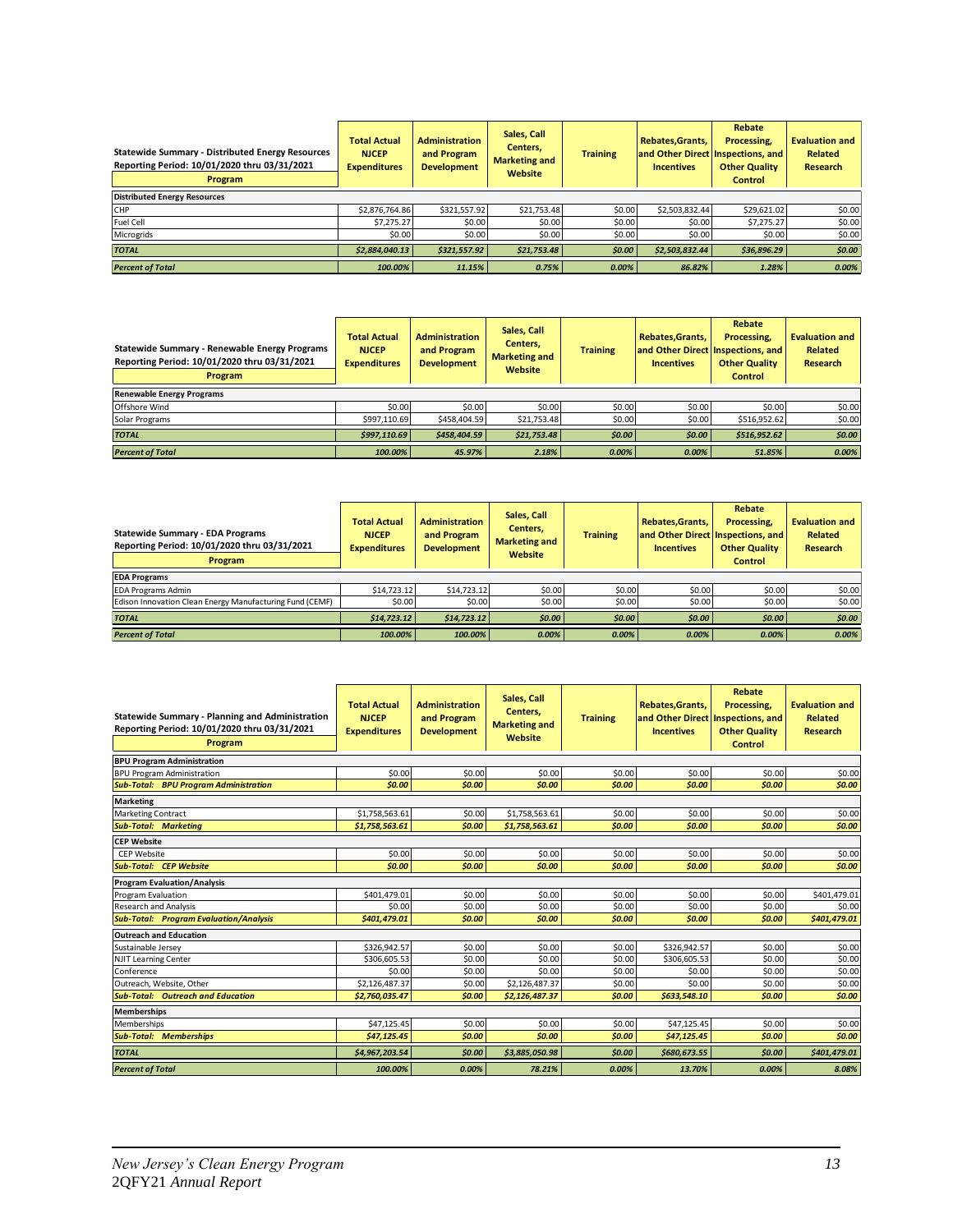| <b>Statewide Summary - BPU Initiatives</b><br>Reporting Period: 10/01/2020 thru 03/31/2021<br>Program | <b>Total Actual</b><br><b>NJCEP</b><br><b>Expenditures</b> | <b>Administration</b><br>and Program<br><b>Development</b> | Sales, Call<br>Centers,<br><b>Marketing and</b><br>Website | <b>Training</b> | <b>Rebates.Grants.</b><br>and Other Direct Inspections, and<br><b>Incentives</b> | Rebate<br>Processing.<br><b>Other Quality</b><br><b>Control</b> | <b>Evaluation and</b><br><b>Related</b><br><b>Research</b> |
|-------------------------------------------------------------------------------------------------------|------------------------------------------------------------|------------------------------------------------------------|------------------------------------------------------------|-----------------|----------------------------------------------------------------------------------|-----------------------------------------------------------------|------------------------------------------------------------|
| <b>Community Energy Grants</b>                                                                        |                                                            |                                                            |                                                            |                 |                                                                                  |                                                                 |                                                            |
| <b>Community Energy Grants</b>                                                                        | \$0.00                                                     | \$0.00                                                     | \$0.00                                                     | \$0.00          | \$0.00                                                                           | \$0.00                                                          | \$0.00                                                     |
| <b>Sub-Total: Community Energy Grants</b>                                                             | \$0.00                                                     | \$0.00                                                     | \$0.00                                                     | \$0.00          | \$0.00                                                                           | \$0.00                                                          | \$0.00                                                     |
| <b>Storage</b>                                                                                        |                                                            |                                                            |                                                            |                 |                                                                                  |                                                                 |                                                            |
| Storage                                                                                               | \$0.00                                                     | \$0.00                                                     | \$0.00                                                     | \$0.00          | \$0.00                                                                           | \$0.00                                                          | \$0.00                                                     |
| <b>Sub-Total: Storage</b>                                                                             | \$0.00                                                     | \$0.00                                                     | \$0.00                                                     | \$0.00          | \$0.00                                                                           | \$0.00                                                          | \$0.00                                                     |
| <b>Electric Vehicles</b>                                                                              |                                                            |                                                            |                                                            |                 |                                                                                  |                                                                 |                                                            |
| Charge Up New Jersey                                                                                  | \$441,099.33                                               | \$441,099.33                                               | \$0.00                                                     | \$0.00          | \$0.00                                                                           | \$0.00                                                          | \$0.00                                                     |
| Plug In EV Incentive Fund                                                                             | \$19,220,975.00                                            | \$0.00                                                     | \$0.00                                                     | \$0.00          | \$19,220,975.00                                                                  | \$0.00                                                          | \$0.00                                                     |
| <b>Sub-Total: Electric Vehicles</b>                                                                   | \$19,662,074.33                                            | \$441,099.33                                               | \$0.00                                                     | \$0.00          | \$19,220,975.00                                                                  | \$0.00                                                          | \$0.00                                                     |
| NJ Wind                                                                                               |                                                            |                                                            |                                                            |                 |                                                                                  |                                                                 |                                                            |
| NJ Wind                                                                                               | \$0.00                                                     | \$0.00                                                     | \$0.00                                                     | \$0.00          | \$0.00                                                                           | \$0.00                                                          | \$0.00                                                     |
| <b>Sub-Total: NJ Wind</b>                                                                             | \$0.00                                                     | \$0.00                                                     | \$0.00                                                     | \$0.00          | \$0.00                                                                           | \$0.00                                                          | \$0.00                                                     |
| <b>R&amp;D Energy Tech Hub</b>                                                                        |                                                            |                                                            |                                                            |                 |                                                                                  |                                                                 |                                                            |
| R&D Energy Tech Hub                                                                                   | \$0.00                                                     | \$0.00                                                     | \$0.00                                                     | \$0.00          | \$0.00                                                                           | \$0.00                                                          | \$0.00                                                     |
| <b>Sub-Total: R&amp;D Energy Tech Hub</b>                                                             | \$0.00                                                     | \$0.00                                                     | \$0.00                                                     | \$0.00          | \$0.00                                                                           | \$0.00                                                          | \$0.00                                                     |
| <b>Workforce Development</b>                                                                          |                                                            |                                                            |                                                            |                 |                                                                                  |                                                                 |                                                            |
| <b>Workforce Development</b>                                                                          | \$0.00                                                     | \$0.00                                                     | \$0.00                                                     | \$0.00          | \$0.00                                                                           | \$0.00                                                          | \$0.00                                                     |
| <b>Sub-Total: Workforce Development</b>                                                               | \$0.00                                                     | \$0.00                                                     | \$0.00                                                     | \$0.00          | \$0.00                                                                           | \$0.00                                                          | \$0.00                                                     |
| <b>TOTAL</b>                                                                                          | \$19,662,074.33                                            | \$441,099.33                                               | \$0.00                                                     | \$0.00          | \$19,220,975.00                                                                  | \$0.00                                                          | \$0.00                                                     |
| <b>Percent of Total</b>                                                                               | 100.00%                                                    | 2.24%                                                      | 0.00%                                                      | 0.00%           | 97.76%                                                                           | 0.00%                                                           | 0.00%                                                      |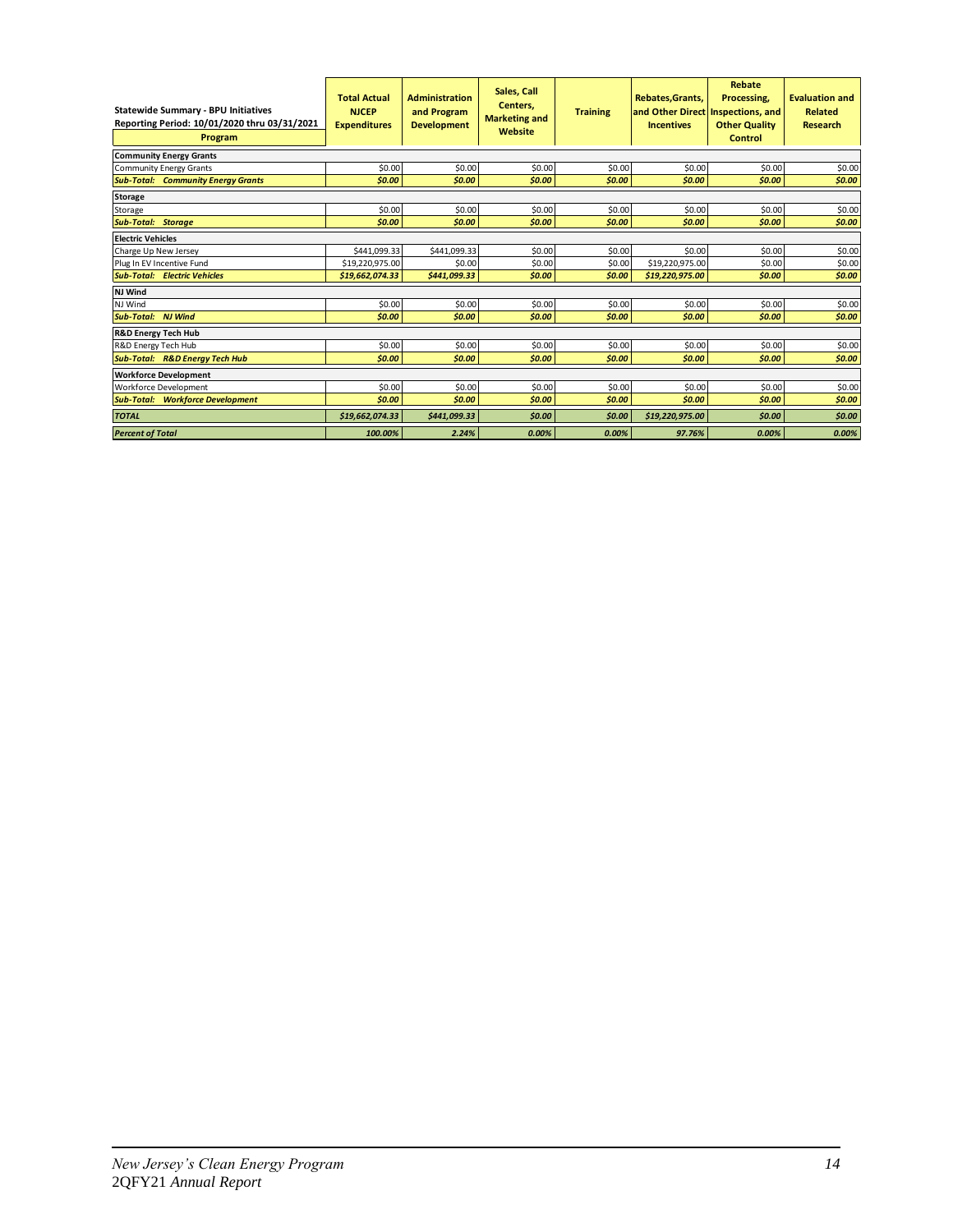|                                                             | <b>Peak Demand Savings</b> |                   |                                | <b>Annual Energy Savings</b> |                    |                   |                           |      | <b>Lifetime Energy Savings</b> |                   |                                |      |
|-------------------------------------------------------------|----------------------------|-------------------|--------------------------------|------------------------------|--------------------|-------------------|---------------------------|------|--------------------------------|-------------------|--------------------------------|------|
| New Jerseys Clean Energy Program                            |                            |                   |                                |                              |                    |                   | <b>Actual YTD as % of</b> |      |                                |                   |                                |      |
| <b>Electric Savings vs. Goals</b>                           | <b>Annual Goal</b>         | <b>Actual YTD</b> | <b>Actual YTD as % of Goal</b> |                              | <b>Annual Goal</b> | <b>Actual YTD</b> | Goal                      |      | <b>Annual Goal</b>             | <b>Actual YTD</b> | <b>Actual YTD as % of Goal</b> |      |
| Reporting Period: 10/01/2020 thru 03/31/2021                |                            |                   |                                |                              |                    |                   |                           |      |                                |                   |                                |      |
| Program                                                     | kW                         | kW                | %                              |                              | <b>MWh</b>         | <b>MWh</b>        | %                         |      | <b>MWh</b>                     | <b>MWh</b>        | %                              |      |
| <b>Energy Efficiency Programs</b>                           |                            |                   |                                |                              |                    |                   |                           |      |                                |                   |                                |      |
| <b>Residential Energy Efficiency Programs</b>               |                            |                   |                                |                              |                    |                   |                           |      |                                |                   |                                |      |
| <b>Existing Homes</b>                                       |                            |                   |                                |                              |                    |                   |                           |      |                                |                   |                                |      |
| Residential HVAC - Electric & Gas                           | 2,000                      | 1,364             |                                | 68%                          | 2,738              | 2,466             |                           | 90%  | 41,002                         | 39,144            |                                | 95%  |
| Home Performance with Energy Star                           | 400                        | 794               |                                | 199%                         | 1,192              | 569               |                           | 48%  | 23,834                         | 9.675             |                                | 41%  |
| <b>Residential New Construction</b>                         | 1,500                      | 749               |                                | 50%                          | 4,472              | 2,257             |                           | 50%  | 89,447                         | 44,742            |                                | 50%  |
| <b>Energy Efficient Products</b>                            | 12,558                     | 19.802            |                                | 158%                         | 150,687            | 248,641           |                           | 165% | 2,200,827                      | 3,419,973         |                                | 155% |
| <b>Energy Efficient Products - Lighting</b>                 | 44,800                     | 18,735            |                                | 28%                          | 548,138            | 240,046           |                           | 19%  | 8,222,077                      | 3,345,982         |                                | 27%  |
| Energy Efficient Products - Non-Lighting                    | 4,100                      | 1,067             |                                | 24%                          | 47,535             | 8,595             |                           | 18%  | 477,911                        | 73,992            |                                | 15%  |
|                                                             |                            |                   |                                |                              |                    |                   |                           |      |                                |                   |                                |      |
| <b>Residential Energy Efficiency Programs</b><br>Sub-Total: | 16,458                     | 22,709            |                                | 138%                         | 159,089            | 253,932           |                           | 160% | 2,355,110                      | 3,513,534         |                                | 149% |
| <b>Residential Low Income</b>                               |                            |                   |                                |                              |                    |                   |                           |      |                                |                   |                                |      |
| <b>Comfort Partners</b>                                     | C                          | 279               |                                | 0%                           | 4.397              | 1.667             |                           | 38%  | 65.038                         | 26.415            |                                | 41%  |
|                                                             |                            |                   |                                |                              |                    |                   |                           |      |                                |                   |                                |      |
| Sub-Total:<br><b>Residential Low Income</b>                 | $\sqrt{ }$                 | 279               |                                | 0%                           | 4,397              | 1.667             |                           | 38%  | 65.038                         | 26,415            |                                | 41%  |
| <b>C &amp; I Energy Efficiency Programs</b>                 |                            |                   |                                |                              |                    |                   |                           |      |                                |                   |                                |      |
| <b>C&amp;I Buildings</b>                                    |                            |                   |                                |                              |                    |                   |                           |      |                                |                   |                                |      |
| C&I New Construction                                        | 300                        | 276               |                                | 92%                          | 1,621              | 1,119             |                           | 69%  | 32,373                         | 16,861            |                                | 52%  |
| C&I Retrofit                                                | 24,200                     | 22,345            |                                | 92%                          | 122,717            | 106,419           |                           | 87%  | 1,930,337                      | 1,548,039         |                                | 80%  |
| Pay-for-Performance New Construction                        | 200                        | 300               |                                | 150%                         | 4,006              | 1,280             |                           | 32%  | 64,012                         | 19,675            |                                | 31%  |
| Pay-for-Performance                                         | 2,600                      | 810               |                                | 31%                          | 12,287             | 3,488             |                           | 28%  | 193,880                        | 57,920            |                                | 30%  |
| Custom C&I Pilot                                            | 700                        | 352               |                                | 50%                          | 2.572              | 3,725             |                           | 145% | 40,456                         | 54,890            |                                | 136% |
| Large Energy Users Program                                  | 2,100                      | 412               |                                | 20%                          | 17,545             | 8,339             |                           | 48%  | 305,462                        | 175,943           |                                | 58%  |
| Direct Install                                              | 5,800                      | 3.325             |                                | 57%                          | 27,268             | 16,152            |                           | 59%  | 408,197                        | 235,997           |                                | 58%  |
|                                                             |                            |                   |                                |                              |                    |                   |                           |      |                                |                   |                                |      |
| C & I Energy Efficiency Programs<br>Sub-Total:              | 35,900                     | 27,818            |                                | 77%                          | 188,016            | 140.522           |                           | 75%  | 2.974.717                      | 2.109.324         |                                | 71%  |
| <b>Energy Efficiency Programs</b><br>Sub-Total:             | 52,358                     | 50,806            |                                | 97%                          | 351,502            | 396,121           |                           | 113% | 5,394,865                      | 5,649,273         |                                | 105% |
| <b>Distributed Energy Resources</b>                         |                            |                   |                                |                              |                    |                   |                           |      |                                |                   |                                |      |
| CHP                                                         | 400                        | 91                |                                | 23%                          | 2,650              | 250               |                           | 9%   | 46.362                         | 3,743             |                                | 8%   |
| <b>Distributed Energy Resources</b><br>Sub-Total:           | 400                        | 91                |                                | 23%                          | 2,650              | 250               |                           | 9%   | 46,362                         | 3,743             |                                | 8%   |
| <b>TOTAL</b>                                                | 52.758                     | 50.897            |                                | 96%                          | 354,152            | 396,371           |                           | 112% | 5.441.227                      | 5,653,016         |                                | 104% |

|                                                             |                    | <b>Annual Energy Savings</b> |                                |        |                                         | <b>Lifetime Energy Savings</b> |                                |        |  |
|-------------------------------------------------------------|--------------------|------------------------------|--------------------------------|--------|-----------------------------------------|--------------------------------|--------------------------------|--------|--|
| New Jerseys Clean Energy Program                            |                    |                              |                                |        |                                         |                                |                                |        |  |
| <b>Gas &amp; Other Fuel Savinas vs. Goals</b>               | <b>Annual Goal</b> | <b>Actual YTD</b>            | <b>Actual YTD as % of Goal</b> |        | <b>Annual Goal</b><br><b>Actual YTD</b> |                                | <b>Actual YTD as % of Goal</b> |        |  |
| Reporting Period: 10/01/2020 thru 03/31/2021                |                    |                              |                                |        |                                         |                                |                                |        |  |
| Program                                                     | <b>MMBtu</b>       | <b>MMBtu</b>                 | %                              |        | <b>MMBtu</b>                            | <b>MMBtu</b>                   | %                              |        |  |
| <b>Energy Efficiency Programs</b>                           |                    |                              |                                |        |                                         |                                |                                |        |  |
| <b>Residential Energy Efficiency Programs</b>               |                    |                              |                                |        |                                         |                                |                                |        |  |
| <b>Existing Homes</b>                                       |                    |                              |                                |        |                                         |                                |                                |        |  |
| Residential HVAC - Electric & Gas                           | 138,619            | 72,682                       |                                | 52%    | 2,679,493                               | 1,419,652                      |                                | 53%    |  |
| Home Performance with Energy Star                           | 56,400             | 43,400                       |                                | 77%    | 1,228,393                               | 741,087                        |                                | 60%    |  |
| <b>Residential New Construction</b>                         | 52,824             | 29,026                       |                                | 55%    | 1,056,464                               | 576,031                        |                                | 55%    |  |
| <b>Energy Efficient Products</b>                            | 297,615            | 6,126                        |                                | 2%     | 3,346,277                               | 68,798                         |                                | 2%     |  |
|                                                             |                    |                              |                                |        |                                         |                                |                                |        |  |
| <b>Residential Energy Efficiency Programs</b><br>Sub-Total: | 545,458            | 151,234                      |                                | 28%    | 8,310,627                               | 2,805,567                      |                                | 34%    |  |
| <b>Residential Low Income</b>                               |                    |                              |                                |        |                                         |                                |                                |        |  |
| <b>Comfort Partners</b>                                     | 25,878             | 14,924                       |                                | 58%    | 389,951                                 | 264,290                        |                                | 68%    |  |
|                                                             |                    |                              |                                |        |                                         |                                |                                |        |  |
| <b>Residential Low Income</b><br>Sub-Total:                 | 25,878             | 14,924                       |                                | 58%    | 389,951                                 | 264,290                        |                                | 68%    |  |
| <b>C &amp; I Energy Efficiency Programs</b>                 |                    |                              |                                |        |                                         |                                |                                |        |  |
| C&I Buildings                                               |                    |                              |                                |        |                                         |                                |                                |        |  |
| C&I New Construction                                        | 2,167              | 1,871                        |                                | 86%    | 41,401                                  | 36,767                         |                                | 89%    |  |
| C&I Retrofit                                                | 21,384             | 50,918                       |                                | 238%   | 395,243                                 | 919,764                        |                                | 233%   |  |
| Pay-for-Performance New Construction                        | 6,840              | $-3,122$                     |                                | $-46%$ | 113,750                                 | $-77,767$                      |                                | $-68%$ |  |
| Pay-for-Performance                                         | 38,247             | 10,533                       |                                | 28%    | 837,606                                 | 233,895                        |                                | 28%    |  |
| Custom C&I Pilot                                            | 4,526              | $-118$                       |                                | $-3%$  | 79,060                                  | $-1,766$                       |                                | $-2%$  |  |
| Large Energy Users Program                                  | 44,247             | 344,311                      |                                | 778%   | 796,412                                 | 6,869,295                      |                                | 863%   |  |
| <b>Direct Install</b>                                       | 70,864             | 46,567                       |                                | 66%    | 1,214,608                               | 605,156                        |                                | 50%    |  |
|                                                             |                    |                              |                                |        |                                         |                                |                                |        |  |
| C & I Energy Efficiency Programs<br>Sub-Total:              | 188,275            | 450,960                      |                                | 240%   | 3,478,080                               | 8,585,343                      |                                | 247%   |  |
| Sub-Total: Energy Efficiency Programs                       | 759,611            | 617,118                      |                                | 81%    | 12,178,658                              | 11,655,201                     |                                | 96%    |  |
| <b>Distributed Energy Resources</b>                         |                    |                              |                                |        |                                         |                                |                                |        |  |
| CHP                                                         | 7,900              | 76,762                       |                                | 972%   | 138,244                                 | 1,505,995                      |                                | 1089%  |  |
|                                                             |                    |                              |                                |        |                                         |                                |                                |        |  |
| Sub-Total: Distributed Energy Resources                     | 7,900              | 76,762                       |                                | 972%   | 138,244                                 | 1,505,995                      |                                | 1089%  |  |
| <b>TOTAL</b>                                                | 767,511            | 693,880                      |                                | 90%    | 12,316,902                              | 13, 161, 196                   |                                | 107%   |  |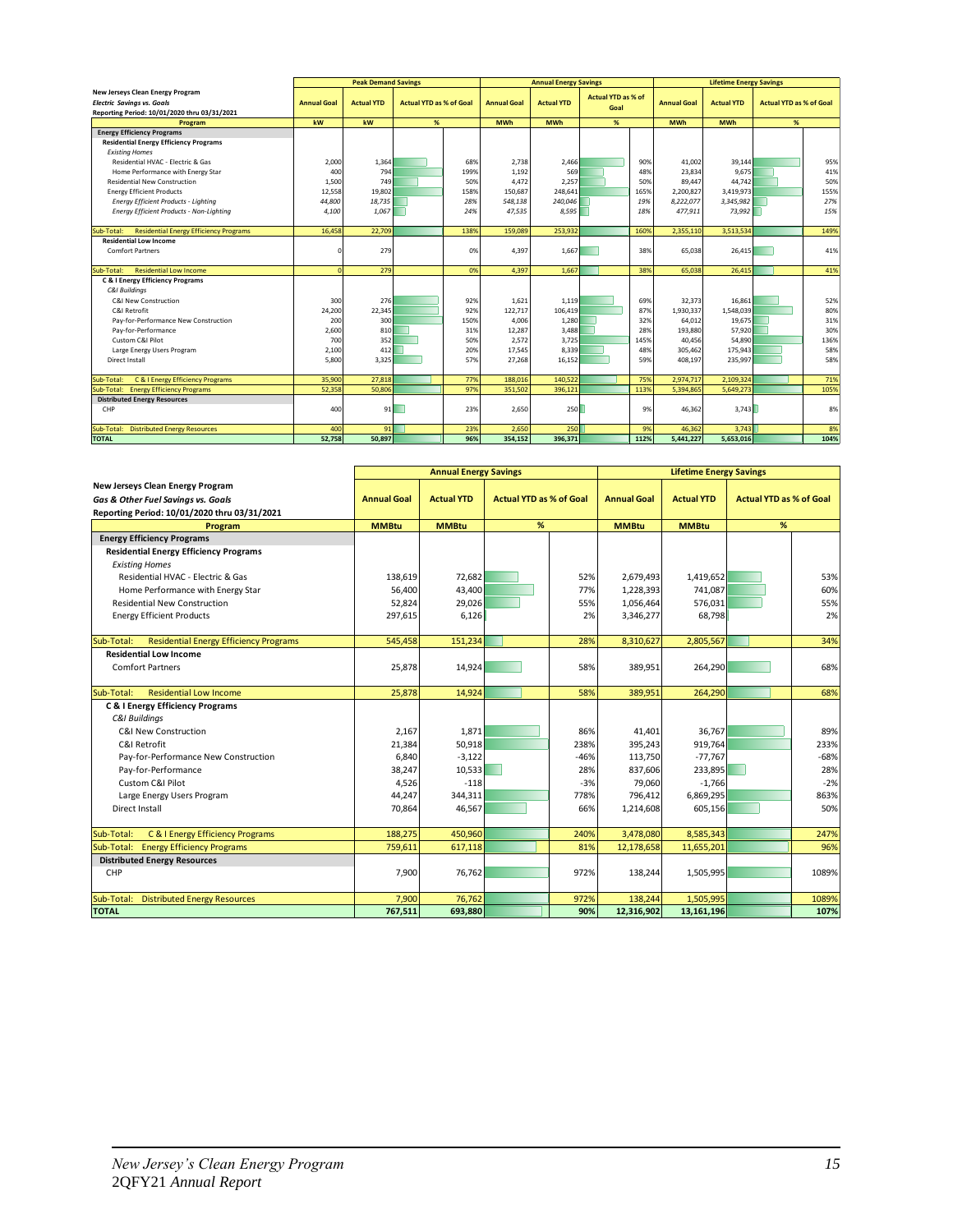|                                                             |                  | <b>Peak Demand Savings</b> |                      |                  | <b>Annual Energy Savings</b> |                      |                     | <b>Lifetime Energy Savings</b> |                      |
|-------------------------------------------------------------|------------------|----------------------------|----------------------|------------------|------------------------------|----------------------|---------------------|--------------------------------|----------------------|
| New Jerseys Clean Energy Program                            |                  |                            | <b>Installed and</b> |                  |                              | <b>Installed and</b> |                     |                                | <b>Installed and</b> |
| <b>Electric Savings</b>                                     | <b>Installed</b> | <b>Committed</b>           | <b>Committed</b>     | <b>Installed</b> | <b>Committed</b>             | <b>Committed</b>     | <b>Installed</b>    | <b>Committed</b>               | <b>Committed</b>     |
| Reporting Period: 10/01/2020 thru 03/31/2021                |                  | kw                         |                      |                  |                              |                      |                     |                                |                      |
| Program<br><b>Energy Efficiency Programs</b>                | kW               |                            | kw                   | <b>MWh</b>       | <b>MWh</b>                   | <b>MWh</b>           | <b>MWh</b>          | <b>MWh</b>                     | <b>MWh</b>           |
| <b>Residential Energy Efficiency Programs</b>               |                  |                            |                      |                  |                              |                      |                     |                                |                      |
| <b>Existing Homes</b>                                       |                  |                            |                      |                  |                              |                      |                     |                                |                      |
| Residential HVAC - Electric & Gas                           | 1,364            | 0                          | 1,364                | 2,466            | n                            | 2,466                | 39,144              | $\Omega$                       | 39,144               |
| Home Performance with Energy Star                           | 794              | 206                        | 1,000                | 569              | 331                          | 901                  | 9,675               | 5,567                          | 15,242               |
| <b>Residential New Construction</b>                         | 749              | $\Omega$                   | 749                  | 2,257            | $\Omega$                     | 2,257                | 44,742              | 0                              | 44,742               |
| <b>Energy Efficient Products</b>                            | 19,802           | $\Omega$                   | 19,802               | 248,641          |                              | 248,641              | 3,419,973           | 0                              | 3,419,973            |
| Energy Efficient Products - Lighting                        | 18,735           | 0                          | 3,127                | 240,046          | 0                            | 25,862               | 3,345,982           | $\Omega$                       | 558,517              |
| Energy Efficient Products - Non-Lighting                    | 1.067            | 0                          | 303                  | 8,595            | $\Omega$                     | 2,320                | 73,992              | $\Omega$                       | 20,438               |
|                                                             |                  |                            |                      |                  |                              |                      |                     |                                |                      |
| <b>Residential Energy Efficiency Programs</b><br>Sub-Total: | 22,709           | 206                        | 22,914               | 253,932          | 331                          | 254,263              | 3,513,534           | 5,567                          | 3,519,101            |
| <b>Residential Low Income</b>                               |                  |                            |                      |                  |                              |                      |                     |                                |                      |
| <b>Comfort Partners</b>                                     | 279              | $\Omega$                   | 279                  | 1,667            |                              | 1,667                | 26,415              | $\Omega$                       | 26,415               |
|                                                             |                  |                            |                      |                  |                              |                      |                     |                                |                      |
| <b>Residential Low Income</b><br>Sub-Total:                 | 279              | $\Omega$                   | 279                  | 1,667            | $\Omega$                     | 1,667                | 26,415              | $\Omega$                       | 26,415               |
| C & I Energy Efficiency Programs                            |                  |                            |                      |                  |                              |                      |                     |                                |                      |
| <b>C&amp;I Buildinas</b><br>C&I New Construction            | 276              | 540                        | 815                  |                  | 4,502                        |                      |                     |                                |                      |
| C&I Retrofit                                                | 22,345           | 34,595                     | 56,940               | 1,119            |                              | 5,621                | 16,861<br>1,548,039 | 67,665<br>2,634,893            | 84,526<br>4,182,932  |
| Pay-for-Performance New Construction                        | 300              | 1,313                      | 1,612                | 106,419<br>1,280 | 178,496<br>9,774             | 284,914<br>11,054    | 19,675              | 160,223                        | 179,898              |
| Pay-for-Performance                                         | 810              | 9,899                      | 10,709               | 3,488            | 43,276                       | 46,764               | 57,920              | 674,889                        | 732,809              |
| Custom C&I Pilot                                            | 352              | 1,534                      | 1,887                | 3,725            | 8,695                        | 12,420               | 54,890              | 124,226                        | 179,115              |
| Large Energy Users Program                                  | 412              | 4,127                      | 4,539                | 8,339            | 39,225                       | 47,564               | 175,943             | 619,551                        | 795,494              |
| Direct Install                                              | 3,325            | 3,462                      | 6,787                | 16,152           | 15,248                       | 31,401               | 235,997             | 225,001                        | 460,998              |
|                                                             |                  |                            |                      |                  |                              |                      |                     |                                |                      |
| C & I Energy Efficiency Programs<br>Sub-Total:              | 27,818           | 55,469                     | 83,288               | 140,522          | 299,217                      | 439,739              | 2,109,324           | 4,506,448                      | 6,615,772            |
| <b>Energy Efficiency Programs</b><br>Sub-Total:             | 50,806           | 55,675                     | 106,480              | 396,121          | 299,548                      | 695,669              | 5,649,273           | 4,512,015                      | 10,161,288           |
| <b>Distributed Energy Resources</b>                         |                  |                            |                      |                  |                              |                      |                     |                                |                      |
| CHP                                                         | 91               | 5,737                      | 5,829                | 250              | 22,314                       | 22,564               | 3,743               | 436,461                        | 440,204              |
| Fuel Cell                                                   | 0                | $\Omega$                   | $\Omega$             | $\Omega$         |                              | $\Omega$             |                     |                                | $\mathbf 0$          |
|                                                             |                  |                            |                      |                  |                              |                      |                     |                                |                      |
| Sub-Total:<br><b>Distributed Energy Resources</b>           | 91               | 5,737                      | 5,829                | 250              | 22,314                       | 22,564               | 3,743               | 436,461                        | 440,204              |
| <b>TOTAL</b>                                                | 50,897           | 61,412                     | 112,309              | 396,371          | 321,862                      | 718,232              | 5,653,016           | 4,948,476                      | 10,601,492           |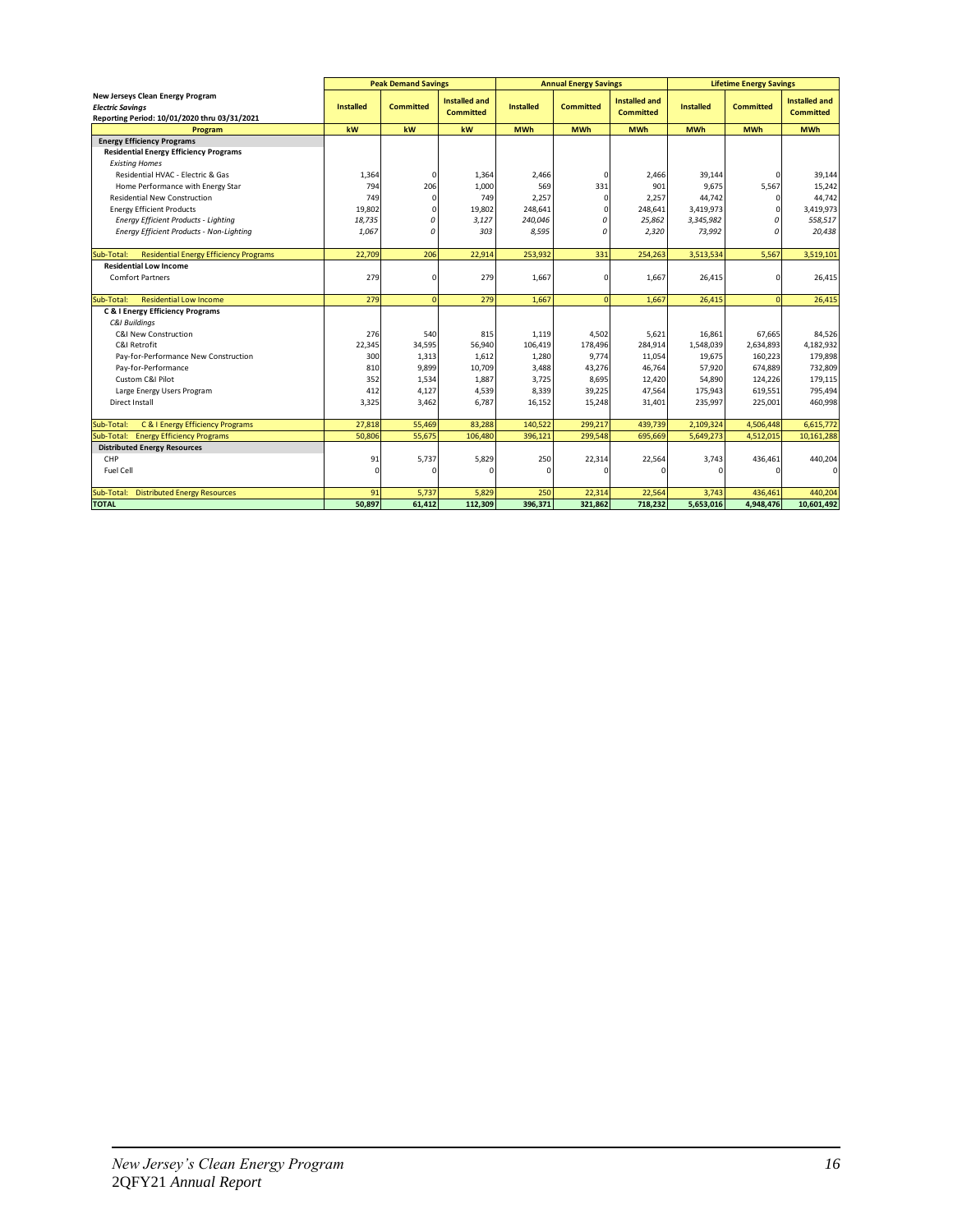| <b>Installed and</b><br><b>Installed and</b><br><b>Installed</b><br><b>Committed</b><br><b>Installed</b><br><b>Committed</b><br><b>Committed</b><br><b>Committed</b><br>Reporting Period: 10/01/2020 thru 03/31/2021<br><b>MMBtu</b><br><b>MMBtu</b><br><b>MMBtu</b><br><b>MMBtu</b><br><b>MMBtu</b><br><b>MMBtu</b><br>Program<br><b>Energy Efficiency Programs</b><br><b>Residential Energy Efficiency Programs</b><br><b>Existing Homes</b><br>Residential HVAC - Electric & Gas<br>72,682<br>72.682<br>1,419,652<br>0<br>$\Omega$<br>20,470<br>348,855<br>Home Performance with Energy Star<br>43,400<br>63,871<br>741,087<br>29,026<br>576,031<br><b>Residential New Construction</b><br>29,026<br>0<br>0<br><b>Energy Efficient Products</b><br>6,126<br>0<br>6,126<br>68,798<br>$\Omega$<br><b>Residential Energy Efficiency Programs</b><br>151,234<br>20,470<br>171,705<br>2,805,567<br>348,855<br>3,154,423<br><b>Residential Low Income</b><br><b>Comfort Partners</b><br>14,924<br>0<br>14,924<br>264,290<br>$\Omega$<br><b>Residential Low Income</b><br>$\overline{0}$<br>14,924<br>14,924<br>264,290<br>$\Omega$<br><b>C &amp; I Energy Efficiency Programs</b><br>C&I Buildings<br><b>C&amp;I New Construction</b><br>22,767<br>1,871<br>20,896<br>36,767<br>396,976<br>C&I Retrofit<br>50,918<br>162,673<br>213,591<br>919,764<br>2,039,903<br>3,773<br>651<br>Pay-for-Performance New Construction<br>$-3,122$<br>$-77,767$<br>138,135<br>135,027<br>Pay-for-Performance<br>10,533<br>124,493<br>233,895<br>2,395,551<br>Custom C&I Pilot<br>$-1,766$<br>$-118$<br>14,089<br>13,971<br>240,395<br>Large Energy Users Program<br>344,311<br>92,291<br>436,602<br>6,869,295<br>1,451,012<br>Direct Install<br>1,921,404<br>46,567<br>96,406<br>142,972<br>605,156<br>1,316,248<br>965,581<br>C & I Energy Efficiency Programs<br>450,960<br>514,621<br>8,585,343<br>7,978,220<br>16,563,563<br>Sub-Total: Energy Efficiency Programs<br>617,118<br>535,091<br>1,152,210<br>11,655,201<br>8,327,075<br>19,982,276<br><b>Distributed Energy Resources</b><br>CHP<br>76,762<br>311,571<br>388,332<br>1,505,995<br>6,006,055<br>7,512,051 |                                                                         | <b>Annual Energy Savings</b> |  | <b>Lifetime Energy Savings</b> |  |  |
|-------------------------------------------------------------------------------------------------------------------------------------------------------------------------------------------------------------------------------------------------------------------------------------------------------------------------------------------------------------------------------------------------------------------------------------------------------------------------------------------------------------------------------------------------------------------------------------------------------------------------------------------------------------------------------------------------------------------------------------------------------------------------------------------------------------------------------------------------------------------------------------------------------------------------------------------------------------------------------------------------------------------------------------------------------------------------------------------------------------------------------------------------------------------------------------------------------------------------------------------------------------------------------------------------------------------------------------------------------------------------------------------------------------------------------------------------------------------------------------------------------------------------------------------------------------------------------------------------------------------------------------------------------------------------------------------------------------------------------------------------------------------------------------------------------------------------------------------------------------------------------------------------------------------------------------------------------------------------------------------------------------------------------------------------------------------------------------------------------------------------------------------------------|-------------------------------------------------------------------------|------------------------------|--|--------------------------------|--|--|
|                                                                                                                                                                                                                                                                                                                                                                                                                                                                                                                                                                                                                                                                                                                                                                                                                                                                                                                                                                                                                                                                                                                                                                                                                                                                                                                                                                                                                                                                                                                                                                                                                                                                                                                                                                                                                                                                                                                                                                                                                                                                                                                                                       | New Jerseys Clean Energy Program<br><b>Gas &amp; Other Fuel Savings</b> |                              |  |                                |  |  |
| 1,419,652<br>1,089,942<br>576,031<br>68,798<br>264,290<br>264,290<br>433,743<br>2,959,667<br>60,367<br>2,629,446<br>238,628<br>8,320,307                                                                                                                                                                                                                                                                                                                                                                                                                                                                                                                                                                                                                                                                                                                                                                                                                                                                                                                                                                                                                                                                                                                                                                                                                                                                                                                                                                                                                                                                                                                                                                                                                                                                                                                                                                                                                                                                                                                                                                                                              |                                                                         |                              |  |                                |  |  |
|                                                                                                                                                                                                                                                                                                                                                                                                                                                                                                                                                                                                                                                                                                                                                                                                                                                                                                                                                                                                                                                                                                                                                                                                                                                                                                                                                                                                                                                                                                                                                                                                                                                                                                                                                                                                                                                                                                                                                                                                                                                                                                                                                       |                                                                         |                              |  |                                |  |  |
|                                                                                                                                                                                                                                                                                                                                                                                                                                                                                                                                                                                                                                                                                                                                                                                                                                                                                                                                                                                                                                                                                                                                                                                                                                                                                                                                                                                                                                                                                                                                                                                                                                                                                                                                                                                                                                                                                                                                                                                                                                                                                                                                                       |                                                                         |                              |  |                                |  |  |
|                                                                                                                                                                                                                                                                                                                                                                                                                                                                                                                                                                                                                                                                                                                                                                                                                                                                                                                                                                                                                                                                                                                                                                                                                                                                                                                                                                                                                                                                                                                                                                                                                                                                                                                                                                                                                                                                                                                                                                                                                                                                                                                                                       |                                                                         |                              |  |                                |  |  |
|                                                                                                                                                                                                                                                                                                                                                                                                                                                                                                                                                                                                                                                                                                                                                                                                                                                                                                                                                                                                                                                                                                                                                                                                                                                                                                                                                                                                                                                                                                                                                                                                                                                                                                                                                                                                                                                                                                                                                                                                                                                                                                                                                       |                                                                         |                              |  |                                |  |  |
|                                                                                                                                                                                                                                                                                                                                                                                                                                                                                                                                                                                                                                                                                                                                                                                                                                                                                                                                                                                                                                                                                                                                                                                                                                                                                                                                                                                                                                                                                                                                                                                                                                                                                                                                                                                                                                                                                                                                                                                                                                                                                                                                                       |                                                                         |                              |  |                                |  |  |
|                                                                                                                                                                                                                                                                                                                                                                                                                                                                                                                                                                                                                                                                                                                                                                                                                                                                                                                                                                                                                                                                                                                                                                                                                                                                                                                                                                                                                                                                                                                                                                                                                                                                                                                                                                                                                                                                                                                                                                                                                                                                                                                                                       |                                                                         |                              |  |                                |  |  |
|                                                                                                                                                                                                                                                                                                                                                                                                                                                                                                                                                                                                                                                                                                                                                                                                                                                                                                                                                                                                                                                                                                                                                                                                                                                                                                                                                                                                                                                                                                                                                                                                                                                                                                                                                                                                                                                                                                                                                                                                                                                                                                                                                       |                                                                         |                              |  |                                |  |  |
|                                                                                                                                                                                                                                                                                                                                                                                                                                                                                                                                                                                                                                                                                                                                                                                                                                                                                                                                                                                                                                                                                                                                                                                                                                                                                                                                                                                                                                                                                                                                                                                                                                                                                                                                                                                                                                                                                                                                                                                                                                                                                                                                                       |                                                                         |                              |  |                                |  |  |
|                                                                                                                                                                                                                                                                                                                                                                                                                                                                                                                                                                                                                                                                                                                                                                                                                                                                                                                                                                                                                                                                                                                                                                                                                                                                                                                                                                                                                                                                                                                                                                                                                                                                                                                                                                                                                                                                                                                                                                                                                                                                                                                                                       | Sub-Total:                                                              |                              |  |                                |  |  |
|                                                                                                                                                                                                                                                                                                                                                                                                                                                                                                                                                                                                                                                                                                                                                                                                                                                                                                                                                                                                                                                                                                                                                                                                                                                                                                                                                                                                                                                                                                                                                                                                                                                                                                                                                                                                                                                                                                                                                                                                                                                                                                                                                       |                                                                         |                              |  |                                |  |  |
|                                                                                                                                                                                                                                                                                                                                                                                                                                                                                                                                                                                                                                                                                                                                                                                                                                                                                                                                                                                                                                                                                                                                                                                                                                                                                                                                                                                                                                                                                                                                                                                                                                                                                                                                                                                                                                                                                                                                                                                                                                                                                                                                                       |                                                                         |                              |  |                                |  |  |
|                                                                                                                                                                                                                                                                                                                                                                                                                                                                                                                                                                                                                                                                                                                                                                                                                                                                                                                                                                                                                                                                                                                                                                                                                                                                                                                                                                                                                                                                                                                                                                                                                                                                                                                                                                                                                                                                                                                                                                                                                                                                                                                                                       |                                                                         |                              |  |                                |  |  |
|                                                                                                                                                                                                                                                                                                                                                                                                                                                                                                                                                                                                                                                                                                                                                                                                                                                                                                                                                                                                                                                                                                                                                                                                                                                                                                                                                                                                                                                                                                                                                                                                                                                                                                                                                                                                                                                                                                                                                                                                                                                                                                                                                       | Sub-Total:                                                              |                              |  |                                |  |  |
|                                                                                                                                                                                                                                                                                                                                                                                                                                                                                                                                                                                                                                                                                                                                                                                                                                                                                                                                                                                                                                                                                                                                                                                                                                                                                                                                                                                                                                                                                                                                                                                                                                                                                                                                                                                                                                                                                                                                                                                                                                                                                                                                                       |                                                                         |                              |  |                                |  |  |
|                                                                                                                                                                                                                                                                                                                                                                                                                                                                                                                                                                                                                                                                                                                                                                                                                                                                                                                                                                                                                                                                                                                                                                                                                                                                                                                                                                                                                                                                                                                                                                                                                                                                                                                                                                                                                                                                                                                                                                                                                                                                                                                                                       |                                                                         |                              |  |                                |  |  |
|                                                                                                                                                                                                                                                                                                                                                                                                                                                                                                                                                                                                                                                                                                                                                                                                                                                                                                                                                                                                                                                                                                                                                                                                                                                                                                                                                                                                                                                                                                                                                                                                                                                                                                                                                                                                                                                                                                                                                                                                                                                                                                                                                       |                                                                         |                              |  |                                |  |  |
|                                                                                                                                                                                                                                                                                                                                                                                                                                                                                                                                                                                                                                                                                                                                                                                                                                                                                                                                                                                                                                                                                                                                                                                                                                                                                                                                                                                                                                                                                                                                                                                                                                                                                                                                                                                                                                                                                                                                                                                                                                                                                                                                                       |                                                                         |                              |  |                                |  |  |
|                                                                                                                                                                                                                                                                                                                                                                                                                                                                                                                                                                                                                                                                                                                                                                                                                                                                                                                                                                                                                                                                                                                                                                                                                                                                                                                                                                                                                                                                                                                                                                                                                                                                                                                                                                                                                                                                                                                                                                                                                                                                                                                                                       |                                                                         |                              |  |                                |  |  |
|                                                                                                                                                                                                                                                                                                                                                                                                                                                                                                                                                                                                                                                                                                                                                                                                                                                                                                                                                                                                                                                                                                                                                                                                                                                                                                                                                                                                                                                                                                                                                                                                                                                                                                                                                                                                                                                                                                                                                                                                                                                                                                                                                       |                                                                         |                              |  |                                |  |  |
|                                                                                                                                                                                                                                                                                                                                                                                                                                                                                                                                                                                                                                                                                                                                                                                                                                                                                                                                                                                                                                                                                                                                                                                                                                                                                                                                                                                                                                                                                                                                                                                                                                                                                                                                                                                                                                                                                                                                                                                                                                                                                                                                                       |                                                                         |                              |  |                                |  |  |
|                                                                                                                                                                                                                                                                                                                                                                                                                                                                                                                                                                                                                                                                                                                                                                                                                                                                                                                                                                                                                                                                                                                                                                                                                                                                                                                                                                                                                                                                                                                                                                                                                                                                                                                                                                                                                                                                                                                                                                                                                                                                                                                                                       |                                                                         |                              |  |                                |  |  |
|                                                                                                                                                                                                                                                                                                                                                                                                                                                                                                                                                                                                                                                                                                                                                                                                                                                                                                                                                                                                                                                                                                                                                                                                                                                                                                                                                                                                                                                                                                                                                                                                                                                                                                                                                                                                                                                                                                                                                                                                                                                                                                                                                       |                                                                         |                              |  |                                |  |  |
|                                                                                                                                                                                                                                                                                                                                                                                                                                                                                                                                                                                                                                                                                                                                                                                                                                                                                                                                                                                                                                                                                                                                                                                                                                                                                                                                                                                                                                                                                                                                                                                                                                                                                                                                                                                                                                                                                                                                                                                                                                                                                                                                                       |                                                                         |                              |  |                                |  |  |
|                                                                                                                                                                                                                                                                                                                                                                                                                                                                                                                                                                                                                                                                                                                                                                                                                                                                                                                                                                                                                                                                                                                                                                                                                                                                                                                                                                                                                                                                                                                                                                                                                                                                                                                                                                                                                                                                                                                                                                                                                                                                                                                                                       | Sub-Total:                                                              |                              |  |                                |  |  |
|                                                                                                                                                                                                                                                                                                                                                                                                                                                                                                                                                                                                                                                                                                                                                                                                                                                                                                                                                                                                                                                                                                                                                                                                                                                                                                                                                                                                                                                                                                                                                                                                                                                                                                                                                                                                                                                                                                                                                                                                                                                                                                                                                       |                                                                         |                              |  |                                |  |  |
|                                                                                                                                                                                                                                                                                                                                                                                                                                                                                                                                                                                                                                                                                                                                                                                                                                                                                                                                                                                                                                                                                                                                                                                                                                                                                                                                                                                                                                                                                                                                                                                                                                                                                                                                                                                                                                                                                                                                                                                                                                                                                                                                                       |                                                                         |                              |  |                                |  |  |
|                                                                                                                                                                                                                                                                                                                                                                                                                                                                                                                                                                                                                                                                                                                                                                                                                                                                                                                                                                                                                                                                                                                                                                                                                                                                                                                                                                                                                                                                                                                                                                                                                                                                                                                                                                                                                                                                                                                                                                                                                                                                                                                                                       |                                                                         |                              |  |                                |  |  |
| Fuel Cell<br>$\Omega$<br>$\mathbf{0}$<br>0<br>0<br>0                                                                                                                                                                                                                                                                                                                                                                                                                                                                                                                                                                                                                                                                                                                                                                                                                                                                                                                                                                                                                                                                                                                                                                                                                                                                                                                                                                                                                                                                                                                                                                                                                                                                                                                                                                                                                                                                                                                                                                                                                                                                                                  |                                                                         |                              |  |                                |  |  |
|                                                                                                                                                                                                                                                                                                                                                                                                                                                                                                                                                                                                                                                                                                                                                                                                                                                                                                                                                                                                                                                                                                                                                                                                                                                                                                                                                                                                                                                                                                                                                                                                                                                                                                                                                                                                                                                                                                                                                                                                                                                                                                                                                       |                                                                         |                              |  |                                |  |  |
| 76,762<br>311,571<br>388,332<br>1,505,995<br>6,006,055<br>7,512,051<br><b>Distributed Energy Resources</b><br>693,880<br>846,662<br>1,540,542<br>13,161,196<br>14,333,131<br>27,494,327                                                                                                                                                                                                                                                                                                                                                                                                                                                                                                                                                                                                                                                                                                                                                                                                                                                                                                                                                                                                                                                                                                                                                                                                                                                                                                                                                                                                                                                                                                                                                                                                                                                                                                                                                                                                                                                                                                                                                               | Sub-Total:<br><b>TOTAL</b>                                              |                              |  |                                |  |  |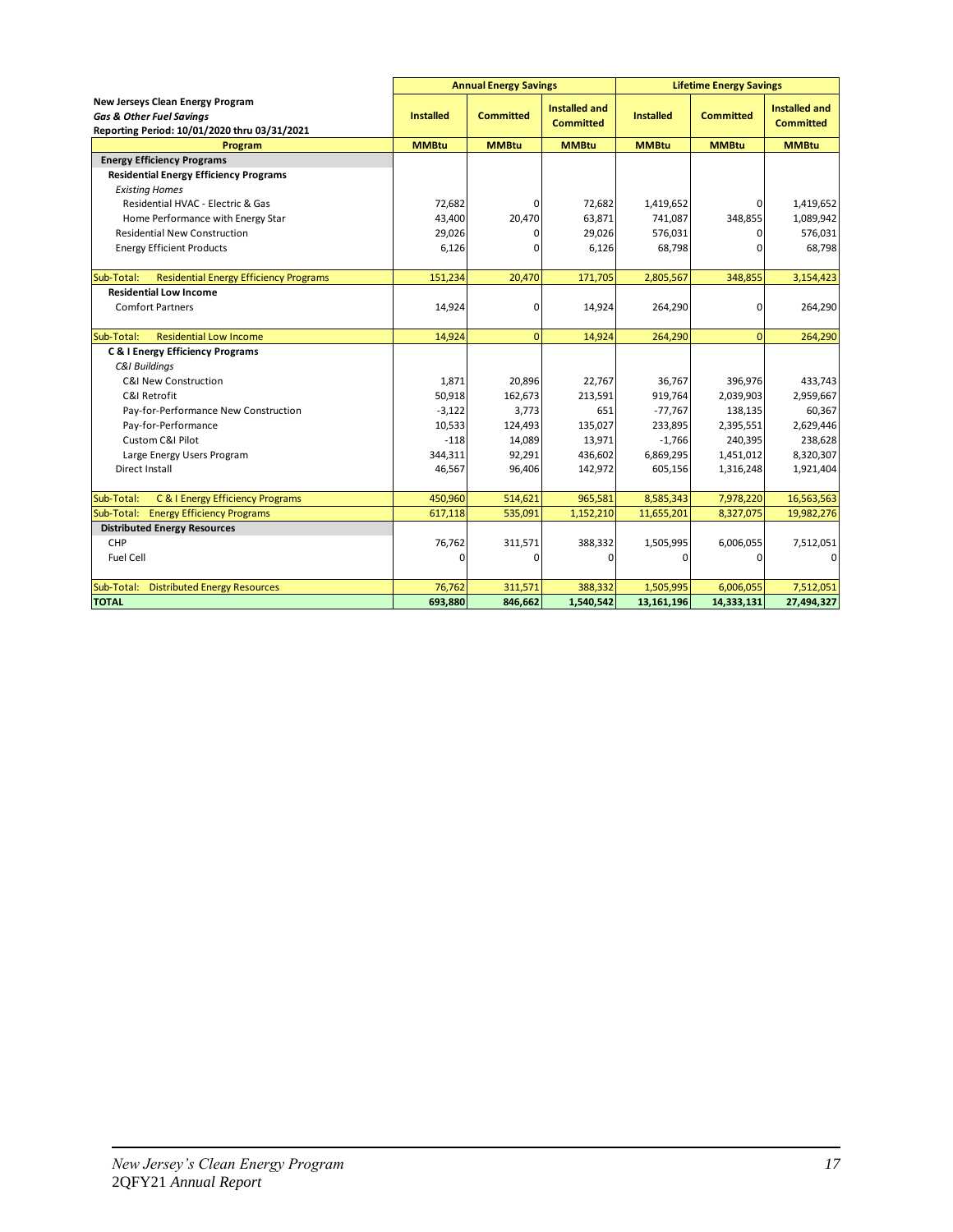|                                                                                                                |                  | <b>Capacity</b>  |                                   |                  | <b>Annual Generation</b> |                                   |                  | <b>Lifetime Generation</b> |                                   |
|----------------------------------------------------------------------------------------------------------------|------------------|------------------|-----------------------------------|------------------|--------------------------|-----------------------------------|------------------|----------------------------|-----------------------------------|
| New Jerseys Clean Energy Program<br><b>Electric Generation</b><br>Reporting Period: 10/01/2020 thru 03/31/2021 | <b>Installed</b> | <b>Committed</b> | Installed and<br><b>Committed</b> | <b>Installed</b> | <b>Committed</b>         | Installed and<br><b>Committed</b> | <b>Installed</b> | <b>Committed</b>           | Installed and<br><b>Committed</b> |
| Program                                                                                                        | kW               | kW               | kW                                | <b>MWh</b>       | <b>MWh</b>               | <b>MWh</b>                        | <b>MWh</b>       | <b>MWh</b>                 | <b>MWh</b>                        |
| <b>Distributed Energy Resources</b><br>CHP<br>Fuel Cell                                                        | 3,586            | 16,778<br>750    | 20,364<br>750                     | 26,889           | 121,111<br>6,242         | 148,000<br>6,242                  | 531,670          | 2,350,603<br>93,623        | 2,882,273<br>93,623               |
| Sub-Total: Distributed Energy Resources                                                                        | 3,586            | 17,528           | 21,114                            | 26,889           | 127,353                  | 154,241                           | 531,670          | 2,444,226                  | 2,975,896                         |
| <b>Renewable Energy Programs</b><br>Solar Programs                                                             | 117,146          | οı               | 117,146                           | 140,575          |                          | 140,575                           | 3,514,377        | $\Omega$                   | 3,514,377                         |
| Sub-Total: Renewable Energy Programs                                                                           | 117,146          |                  | 117,146                           | 140,575          |                          | 140,575                           | 3,514,377        |                            | 3,514,377                         |
| <b>TOTAL</b>                                                                                                   | 120,732          | 17,528           | 138,260                           | 167,464          | 127,353                  | 294,816                           | 4,046,047        | 2,444,226                  | 6,490,273                         |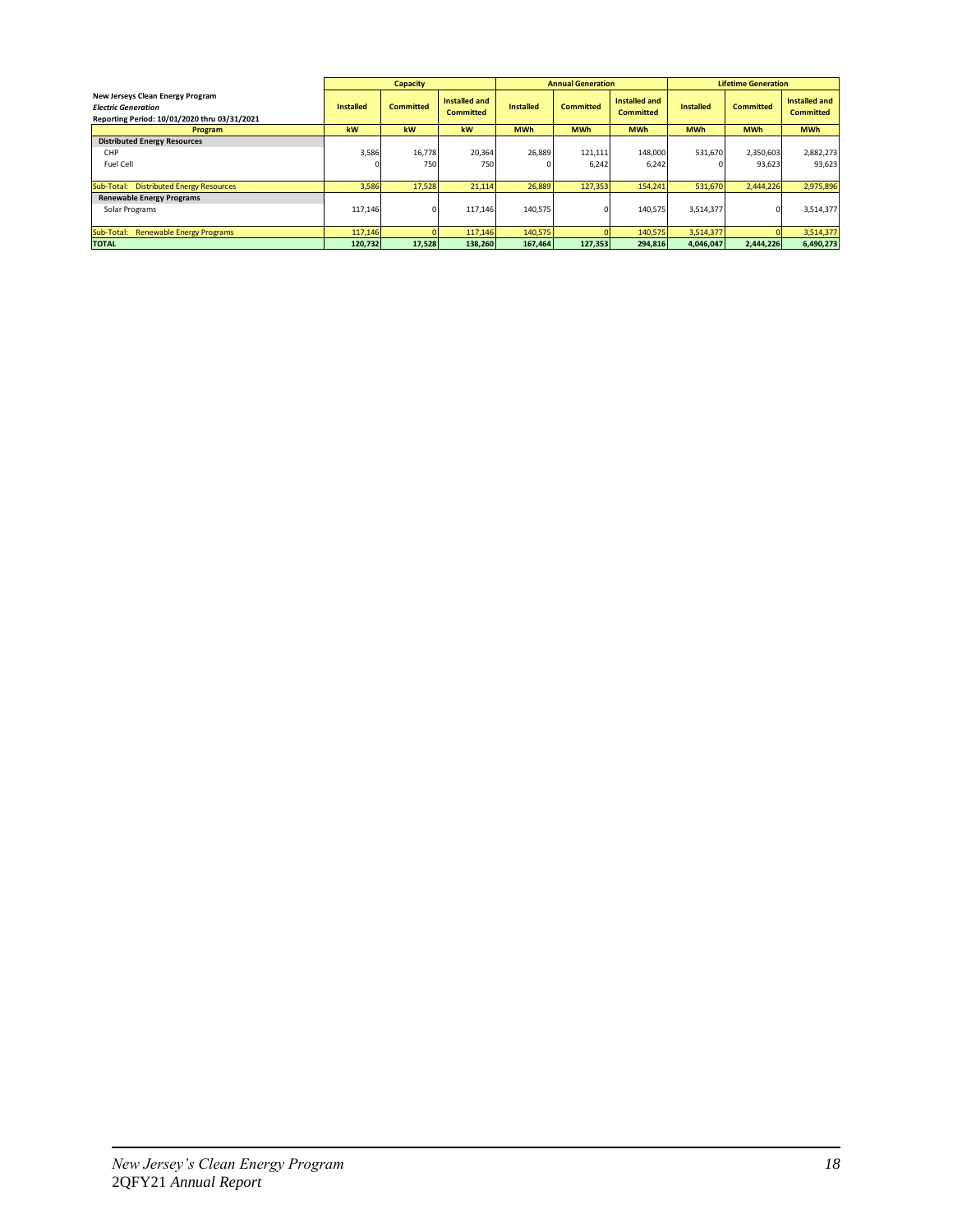|                                                                                        |                 | <b>Annual Emissions Reductions</b> |                 |           | <b>Lifetime Emissions Reductions</b> |             |                 |           |
|----------------------------------------------------------------------------------------|-----------------|------------------------------------|-----------------|-----------|--------------------------------------|-------------|-----------------|-----------|
| New Jerseys Clean Energy Program                                                       |                 |                                    |                 |           |                                      |             |                 |           |
| <b>Emissions Reductions</b>                                                            | CO <sub>2</sub> | NO <sub>v</sub>                    | SO <sub>2</sub> | <b>Hg</b> | CO <sub>2</sub>                      | $NO_x$      | SO <sub>2</sub> | Hg        |
| Reporting Period: 10/01/2020 thru 03/31/2021<br>Program                                | metric tons     | metric tons                        | metric tons     | grams     | metric tons                          | metric tons | metric tons     | grams     |
| <b>Energy Efficiency Programs</b>                                                      |                 |                                    |                 |           |                                      |             |                 |           |
| <b>Residential Energy Efficiency Programs</b>                                          |                 |                                    |                 |           |                                      |             |                 |           |
| <b>Existing Homes</b>                                                                  |                 |                                    |                 |           |                                      |             |                 |           |
| Residential HVAC - Electric & Gas                                                      | 5,313           | 3.97                               | 0.75            | 2.71      | 98,488                               | 74.14       | 11.92           | 43.06     |
| Home Performance with Energy Star                                                      | 2,642           | 2.03                               | 0.17            | 0.63      | 45,094                               | 34.64       | 2.95            | 10.64     |
| <b>Residential New Construction</b>                                                    | 2,869           | 2.07                               | 0.69            | 2.48      | 56,910                               | 40.97       | 13.63           | 49.22     |
| <b>Energy Efficient Products</b>                                                       | 146,346         | 94.06                              | 75.72           | 273.50    | 2,012,116                            | 1,293.14    | 1,041.54        | 3,761.97  |
| <b>Energy Efficient Products - Lighting</b>                                            | 140,972         | 90.56                              | 73.10           | 264.05    | 1,965,004                            | 1,262.35    | 1,019.00        | 3,680.58  |
| Energy Efficient Products - Non-Lighting                                               | 5,373           | 3.50                               | 2.62            | 9.45      | 47,112                               | 30.79       | 22.53           | 81.39     |
|                                                                                        |                 |                                    |                 |           |                                      |             |                 |           |
| <b>Residential Energy Efficiency Programs</b><br>Sub-Total:                            | 157,170         | 102.13                             | 77.33           | 279.32    | 2,212,608                            | 1,443       | 1,070.04        | 3,864.89  |
| <b>Residential Low Income</b>                                                          |                 |                                    |                 |           |                                      |             |                 |           |
| <b>Comfort Partners</b>                                                                | 1,773           | 1.25                               | 0.51            | 1.83      | 29,568                               | 21.02       | 8.04            | 29.06     |
| <b>Residential Low Income</b><br>Sub-Total:                                            | 1,773           | 1.25                               | 0.51            | 1.83      | 29,568                               | 21          | 8.04            | 29.06     |
| <b>C &amp; I Energy Efficiency Programs</b>                                            |                 |                                    |                 |           |                                      |             |                 |           |
| <b>C&amp;I Buildings</b>                                                               |                 |                                    |                 |           |                                      |             |                 |           |
| C&I New Construction                                                                   | 757             | 0.50                               | 0.34            | 1.23      | 11,858                               | 7.90        | 5.14            | 18.55     |
| C&I Retrofit                                                                           | 65,205          | 42.28                              | 32.41           | 117.06    | 958,036                              | 622.50      | 471.45          | 1,702.84  |
| Pay-for-Performance New Construction                                                   | 586             | 0.35                               | 0.39            | 1.41      | 7,419                                | 4.17        | 5.99            | 21.64     |
| Pay-for-Performance                                                                    | 2,609           | 1.76                               | 1.06            | 3.84      | 46,454                               | 31.63       | 17.64           | 63.71     |
| Custom C&I Pilot                                                                       | 2,182           | 1.40                               | 1.13            | 4.10      | 32,141                               | 20.63       | 16.72           | 60.38     |
| Large Energy Users Program                                                             | 23,208          | 17.54                              | 2.54            | 9.17      | 468,648                              | 353.64      | 53.58           | 193.54    |
| Direct Install                                                                         | 11,962          | 8.04                               | 4.92            | 17.77     | 170,778                              | 114.34      | 71.87           | 259.60    |
|                                                                                        |                 |                                    |                 |           |                                      |             |                 |           |
| C & I Energy Efficiency Programs<br>Sub-Total:                                         | 106,508         | 71.87<br>175.25                    | 42.79           | 154.58    | 1,695,333                            | 1,155       | 642.39          | 2,320.26  |
| <b>Energy Efficiency Programs</b><br>Sub-Total:<br><b>Distributed Energy Resources</b> | 265,451         |                                    | 120.63          | 435.73    | 3,937,509                            | 2,618.72    | 1,720.47        | 6,214.21  |
| CHP                                                                                    | 7,601           | 3.30                               | 2.19            | 0.27      | 150,096                              | 64.39       | 41.66           | 4.12      |
| Fuel Cell                                                                              | $\Omega$        | 0.00                               | 0.00            | 0.00      | $\Omega$                             | 0.00        | 0.00            | 0.00      |
|                                                                                        |                 |                                    |                 |           |                                      |             |                 |           |
| Sub-Total: Distributed Energy Resources                                                | 7.601           | 3.30                               | 2.19            | 0.27      | 150,096                              | 64.39       | 41.66           | 4.12      |
| <b>Renewable Energy Programs</b>                                                       |                 |                                    |                 |           |                                      |             |                 |           |
| Solar Programs                                                                         | 82,556          | 53.04                              | 42.81           | 154.63    | 2,063,898                            | 1,325.88    | 1,070.29        | 3,865.81  |
| Sub-Total: Renewable Energy Programs                                                   | 82,556          | 53.04                              | 42.81           | 154.63    | 2,063,898                            | 1,326       | 1,070.29        | 3.865.81  |
| <b>TOTAL</b>                                                                           | 355,607         | 231.59                             | 165.63          | 590.63    | 6,151,502                            | 4.009       | 2,832.42        | 10.084.14 |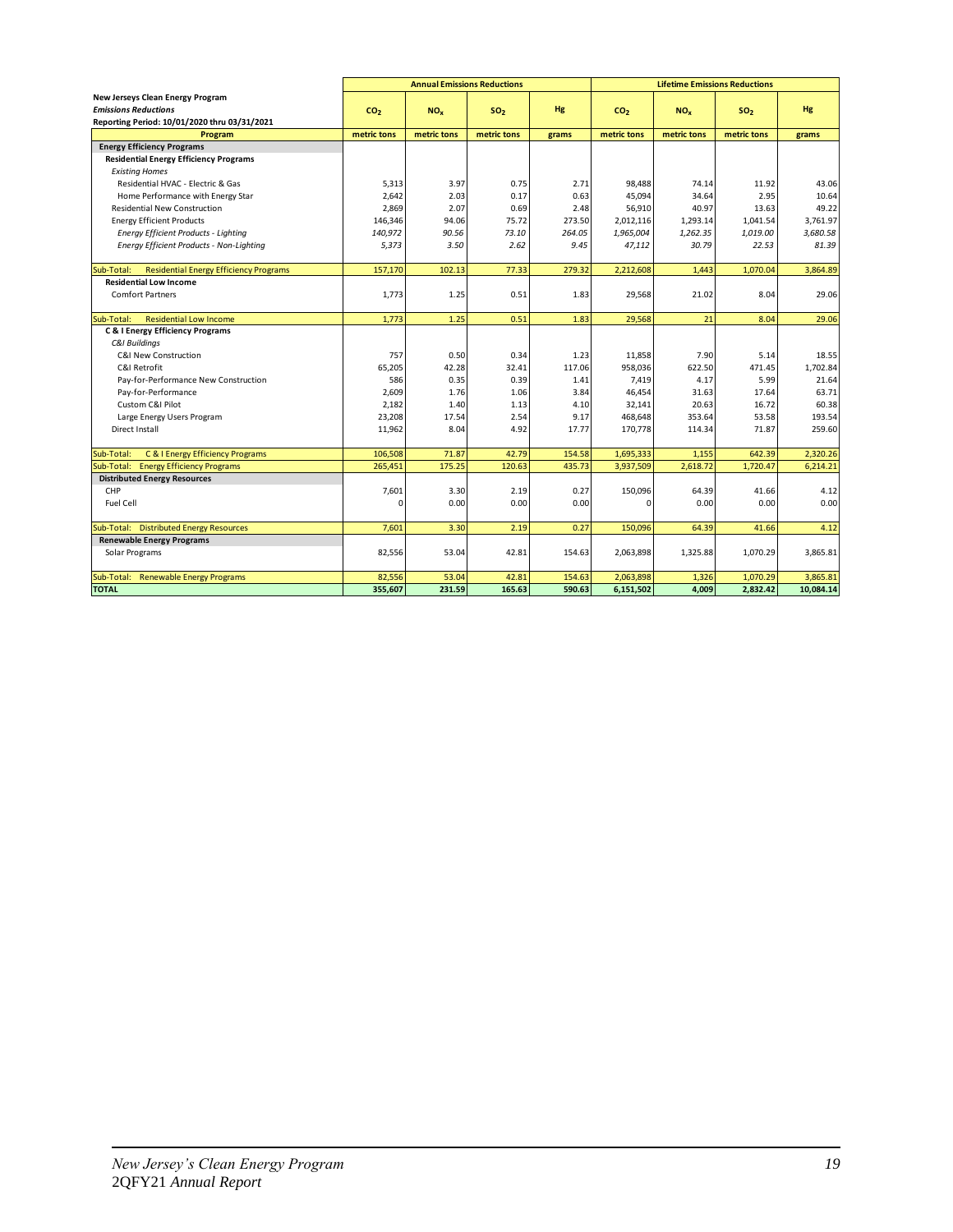| <b>Program-Tracking Metric</b>                                                 |           |  |
|--------------------------------------------------------------------------------|-----------|--|
| <b>Residential Programs</b>                                                    |           |  |
| EXISTING HOMES (Res HVAC - COOL Completions)                                   |           |  |
| Number of Central Air Conditioners and Heat Pumps Rebated                      | 5,187     |  |
| <b>EXISTING HOMES (Res HVAC - WARM Completions)</b>                            | 5,433     |  |
| Number of Furnaces, Boilers and Hot Water Heaters Rebated                      |           |  |
| <b>EXISTING HOMES (HPWES Enrollments)</b>                                      | 2,447     |  |
| Number of Homes Approved to Complete HPwES Measures                            |           |  |
| <b>EXISTING HOMES (HPwES Completions)</b>                                      |           |  |
| Number of Homes that Completed HPwES Measures                                  |           |  |
| <b>RESIDENTIAL NEW CONSTRUCTION (Enrollments)</b>                              |           |  |
| Number of Homes Enrolled with Commitments to Build to RNC Efficiency Standards |           |  |
| RESIDENTIAL NEW CONSTRUCTION (Completions)                                     |           |  |
| Number of Homes Completed per RNC Efficiency Standards                         |           |  |
| <b>ENERGY EFFICIENT PRODUCTS</b>                                               |           |  |
| Number of Clothes Washers Rebated                                              |           |  |
| <b>ENERGY EFFICIENT PRODUCTS</b>                                               |           |  |
| Number of Clothes Dryers Rebated                                               |           |  |
| <b>ENERGY EFFICIENT PRODUCTS</b>                                               | 5,435,156 |  |
| Number of Lighting Units Rebated                                               |           |  |
| <b>ENERGY EFFICIENT PRODUCTS</b>                                               | 6,451     |  |
| Number of Refrigerators Rebated                                                |           |  |
| <b>ENERGY EFFICIENT PRODUCTS</b>                                               |           |  |
| Number of Recycled Appliances Rebated                                          |           |  |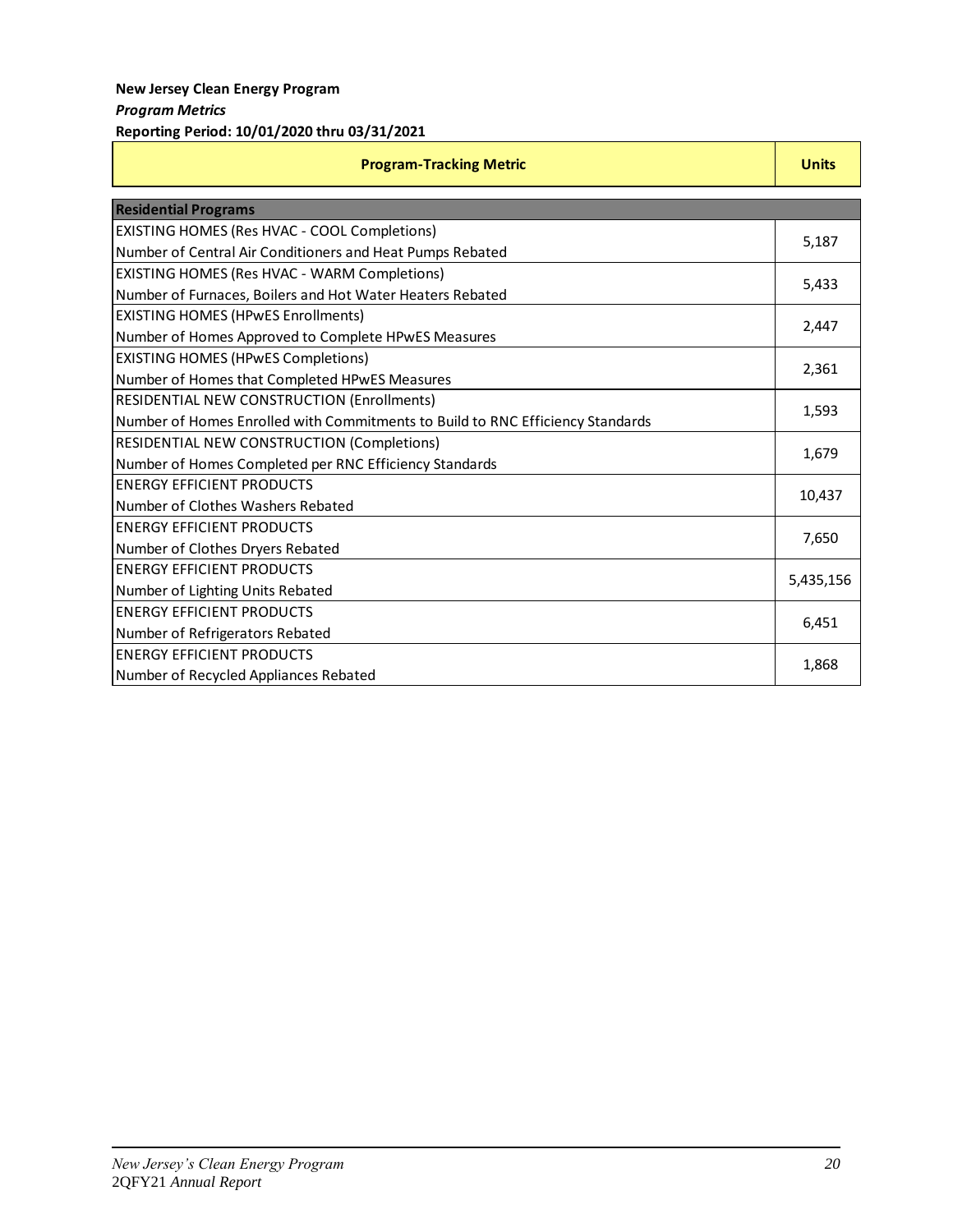| <b>Commercial &amp; Industrial Programs</b>                                              |                |
|------------------------------------------------------------------------------------------|----------------|
| C&I BUILDINGS: C&I Retrofit (Applications Approved)                                      | 2,313          |
| Number of Applications Approved                                                          |                |
| C&I BUILDINGS: C&I Retrofit (Applications Completed)                                     | 1,877          |
| Number of Applications Rebated                                                           |                |
| C&I BUILDINGS: C&I NC (Applications Approved)                                            | 51             |
| Number of Applications Approved                                                          |                |
| C&I BUILDINGS: C&I NC (Applications Completed)                                           | 35             |
| Number of Applications Rebated                                                           |                |
| C&I BUILDINGS: P4P NC (Approved Energy Reduction Plans)                                  | 5              |
| Number of projects receiving P4P-NC Incentive #1 - Energy Reduction Plan                 |                |
| C&I BUILDINGS: P4P NC (Installations Completed)                                          | 2              |
| Number of projects receiving P4P-NC Incentive #2 - Installation of Recommended Measures  |                |
| C&I BUILDINGS: P4P NC (Benchmarking Reports Completed)                                   | $\overline{2}$ |
| Number of Projects Receiving P4P-NC Incentive #3 - Post Construction Benchmarking Report |                |
| C&I BUILDINGS: P4P EB (Approved Energy Reduction Plans)                                  | 31             |
| Number of projects receiving P4P Incentive #1 - Energy Reduction Plan                    |                |
| C&I BUILDINGS: P4P EB (Installations Completed)                                          | 9              |
| Number of projects receiving P4P Incentive #2 - Installation of Recommended Measures     |                |
| C&I BUILDINGS: P4P EB (M&V Reports) Completed                                            | 4              |
| Number of projects receiving P4P Incentive #3 - Post Construction M&V Report             |                |
| C&I BUILDINGS: LEUP (Approved Final Energy Efficiency Plans)                             | 5              |
| Number of Final Energy Efficiency Plans approved                                         |                |
| C&I BUILDINGS: LEUP (Applications Completed)                                             | 8              |
| Number of Applications Rebated                                                           |                |
| C&I BUILDINGS: CTEEP (Applications Approved)                                             | 41             |
| Number of applications approved                                                          |                |
| C&I BUILDINGS: CTEEP (Applications Completed)                                            | 30             |
| Number of applications rebated                                                           |                |
| Local Government Energy Audit - Audits Reviewed and Processed                            | 159            |
| Number of audit applications reviewed and processed                                      |                |
| Local Government Energy Audit - Audits Paid                                              | 144            |
| Number of Audit Applications Paid                                                        |                |
| Direct Install - Applications Completed                                                  | 278            |
| Number of projects completed                                                             |                |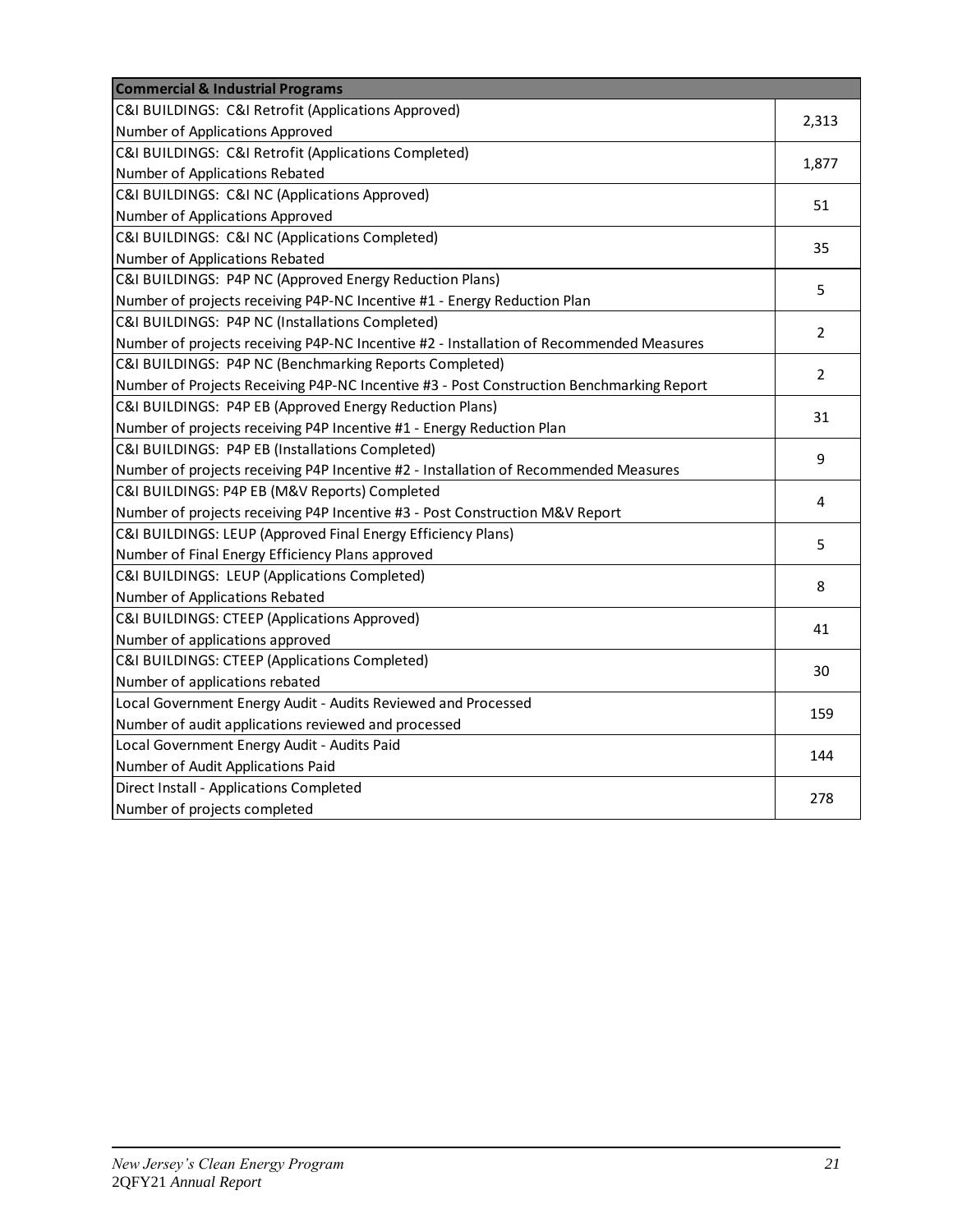| <b>Residential Low Income</b> |       |
|-------------------------------|-------|
| Comfort Partners              | 1,932 |
| Number of Homes Completed     |       |

| <b>Distributed Energy Resources</b> |   |  |
|-------------------------------------|---|--|
| <b>CHP</b>                          |   |  |
| <b>Approved Applications</b>        |   |  |
| <b>CHP</b>                          | 0 |  |
| Completed Applications              |   |  |
| Fuel Cells                          | 0 |  |
| <b>Approved Applications</b>        |   |  |
| <b>Fuel Cells</b>                   |   |  |
| <b>Completed Applications</b>       |   |  |
| <b>Energy Storage</b>               |   |  |
| Completed Applications              | 0 |  |

| <b>Solar Programs</b>                               |        |
|-----------------------------------------------------|--------|
| <b>SREC Registration</b>                            |        |
| Number of Initial Registrations Accepted            | 0      |
| <b>SREC Registration</b>                            | 53     |
| Number of Applications Issued Permission to Operate |        |
| TI Program                                          | 10,101 |
| Number of Applications Accepted                     |        |
| TI Program                                          |        |
| Number of Applications Issued Permission to Operate | 6,116  |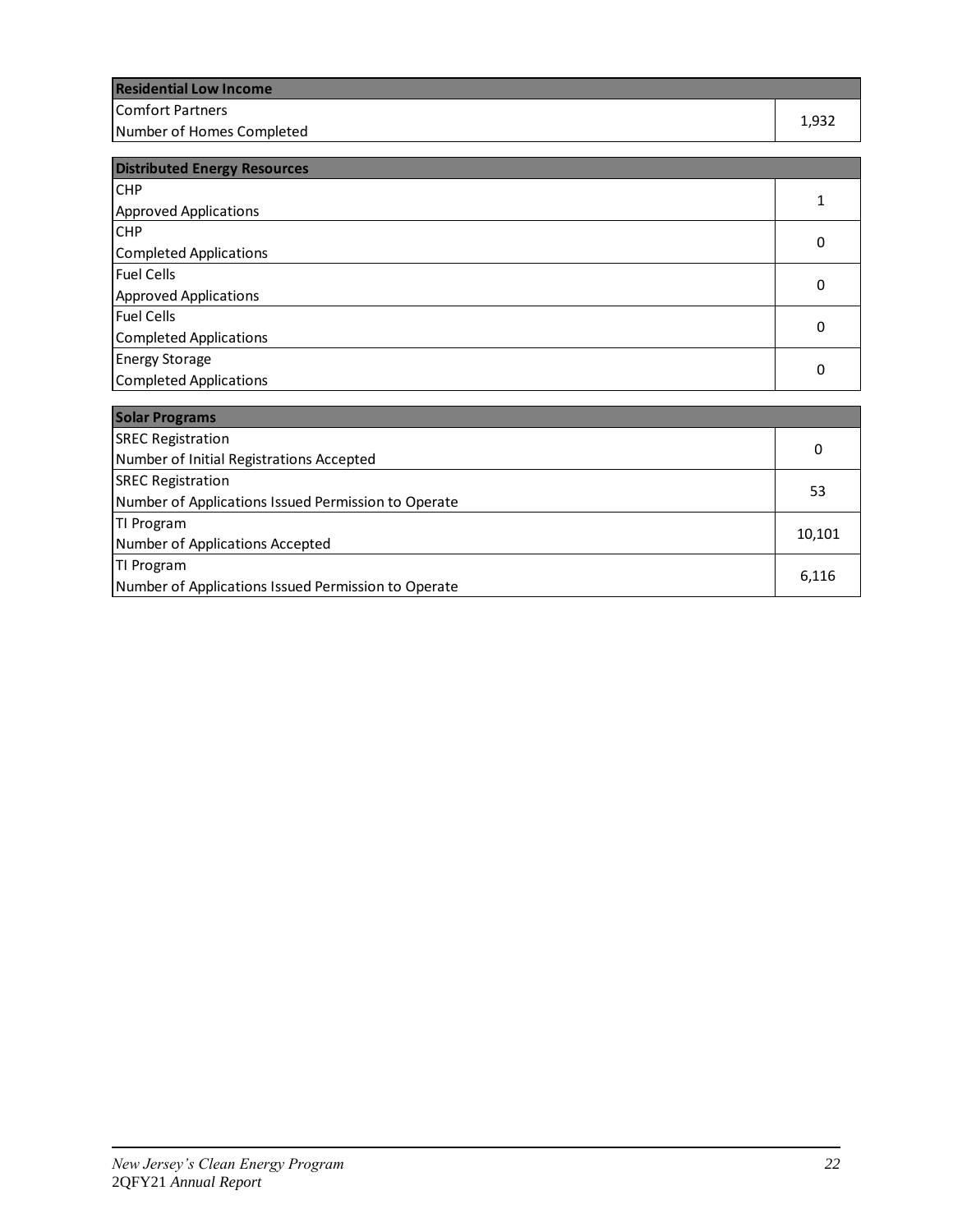# **Section V Notes and Definitions**

| <b>Notes</b>                                                                                                     |
|------------------------------------------------------------------------------------------------------------------|
| For Utility Comfort Partners actual participation figures represent results reported by electric utilities only. |

1

|                 | <b>Definitions</b>                                                                                                                                                                                                                                                                                                                                                                                                                                                                                                                                                                                                                                                                                                                                                                                                                                                 |
|-----------------|--------------------------------------------------------------------------------------------------------------------------------------------------------------------------------------------------------------------------------------------------------------------------------------------------------------------------------------------------------------------------------------------------------------------------------------------------------------------------------------------------------------------------------------------------------------------------------------------------------------------------------------------------------------------------------------------------------------------------------------------------------------------------------------------------------------------------------------------------------------------|
| $\mathbf{1}$    | A commitment exists where the associated customer has received a letter of commitment or other signed agreement from the NJCEP and the project is slated<br>for completion prior to an expiration date. Once completed and paid, a committed project is shifted from "Committed" to "Installed". Committed figures are<br>adjusted to reflect any commitments that are cancelled.                                                                                                                                                                                                                                                                                                                                                                                                                                                                                  |
| $\overline{2}$  | <b>Committed Expenditures</b> are the amount of rebate commitments that exist as of the end of the reporting period. A committed expenditure may also be<br>represented by a contractor who has completed the work but has yet to be paid.                                                                                                                                                                                                                                                                                                                                                                                                                                                                                                                                                                                                                         |
| 3               | Administration and Program Development Expenditures are direct labor and employee overhead costs incurred in developing and managing the New Jersey's<br>Clean Energy Programs by the NJBPU's Division of Clean Energy, the utility program managers, the Economic Development Authority, or any other program<br>manager, except those costs that are appropriately allocated to any of the other expense categories described below, plus the costs of facilities (including<br>telephone, computers, supplies, etc.) and legal support services. For the NJCEP Market Managers, Administration and Program Development Expenditures are<br>those costs identified in the market managers contracts as "Program Administration costs.                                                                                                                            |
| 4               | Sales, Call Centers, Marketing and Website Expenditures<br>- Sales and Call Center Expenditures are expenses related to the enrollment of program participants and in working with trade allies. This category includes<br>activities that close leads and those that involve direct interaction with customers, either in person or over the telephone. It also includes inbound and outbound<br>telemarketing and call center activities.<br>- Marketing and Website Expenditures are costs incurred for advertising, promotions, third-party or internal marketing, advertising agency activities and<br>services, postage, and exhibits and trade shows. Marketing activities are those that generate leads and general program awareness and include the development<br>and production of collateral materials such as brochures, direct mail materials, etc. |
| 5               | Training Expenditures are costs related to training including the planning and execution of training events, seminar materials, etc.                                                                                                                                                                                                                                                                                                                                                                                                                                                                                                                                                                                                                                                                                                                               |
| 6               | Rebates, Grants and Other Direct Incentives are rebates and other direct incentives paid to participating customers and any payments made pursuant to any<br>Clean Energy Program grant.                                                                                                                                                                                                                                                                                                                                                                                                                                                                                                                                                                                                                                                                           |
| $\overline{7}$  | Rebate Processing, Inspections and Other Quality Control Expenditures are costs incurred in processing and tracking rebate, grant and other program<br>applications and payments, and in inspecting qualified projects to ensure compliance with program requirements and other quality control measures.                                                                                                                                                                                                                                                                                                                                                                                                                                                                                                                                                          |
| 8               | Evaluation and Related Research Expenditures are costs related to market research and program evaluation, including the collection and input of<br>information, technical support, collaborative input, process support, and any required outside studies.                                                                                                                                                                                                                                                                                                                                                                                                                                                                                                                                                                                                         |
| 9               | Installed Savings represents the savings accrued as a result of the initiation of a given program and the installation of recorded measures.                                                                                                                                                                                                                                                                                                                                                                                                                                                                                                                                                                                                                                                                                                                       |
| 10              | Committed Savings represents the savings that will accrue from commitments for program participation made in the reporting period, but scheduled for<br>installation in future reporting periods.                                                                                                                                                                                                                                                                                                                                                                                                                                                                                                                                                                                                                                                                  |
| 11              | Annual Savings means the yearly (12 months) savings that will result from a measure installed or committed to during the program year.                                                                                                                                                                                                                                                                                                                                                                                                                                                                                                                                                                                                                                                                                                                             |
| 12 <sup>2</sup> | Lifetime Savings means the savings to be accrued over the expected life of a measure installed or committed to during the program year.                                                                                                                                                                                                                                                                                                                                                                                                                                                                                                                                                                                                                                                                                                                            |
| 13              | <b>DEP Emissions Reduction Factors</b> for electric programs are as follows:<br>- CO <sub>2</sub> (Carbon Dioxide) emissions are reduced by 1,111.79 lbs per MWh saved<br>- NO <sub>x</sub> (Nitric Oxide) emissions are reduced by 0.95 lbs. Per MWh saved<br>- SO <sub>2</sub> (Sulfur Dioxide) emissions are reduced by 2.21 lbs per MWh saved<br>- Hq (Mercury) emissions are reduced by 2.11 mq per MWh saved                                                                                                                                                                                                                                                                                                                                                                                                                                                 |
| 14              | DEP Emissions Reduction Factors for gas programs are as follows:<br>- CO <sub>2</sub> (Carbon Dioxide) emissions are reduced by 11.7 lbs per Therm saved<br>- NO <sub>x</sub> (Nitric Oxide) emissions are reduced by .0092 Ibs per Therm saved                                                                                                                                                                                                                                                                                                                                                                                                                                                                                                                                                                                                                    |